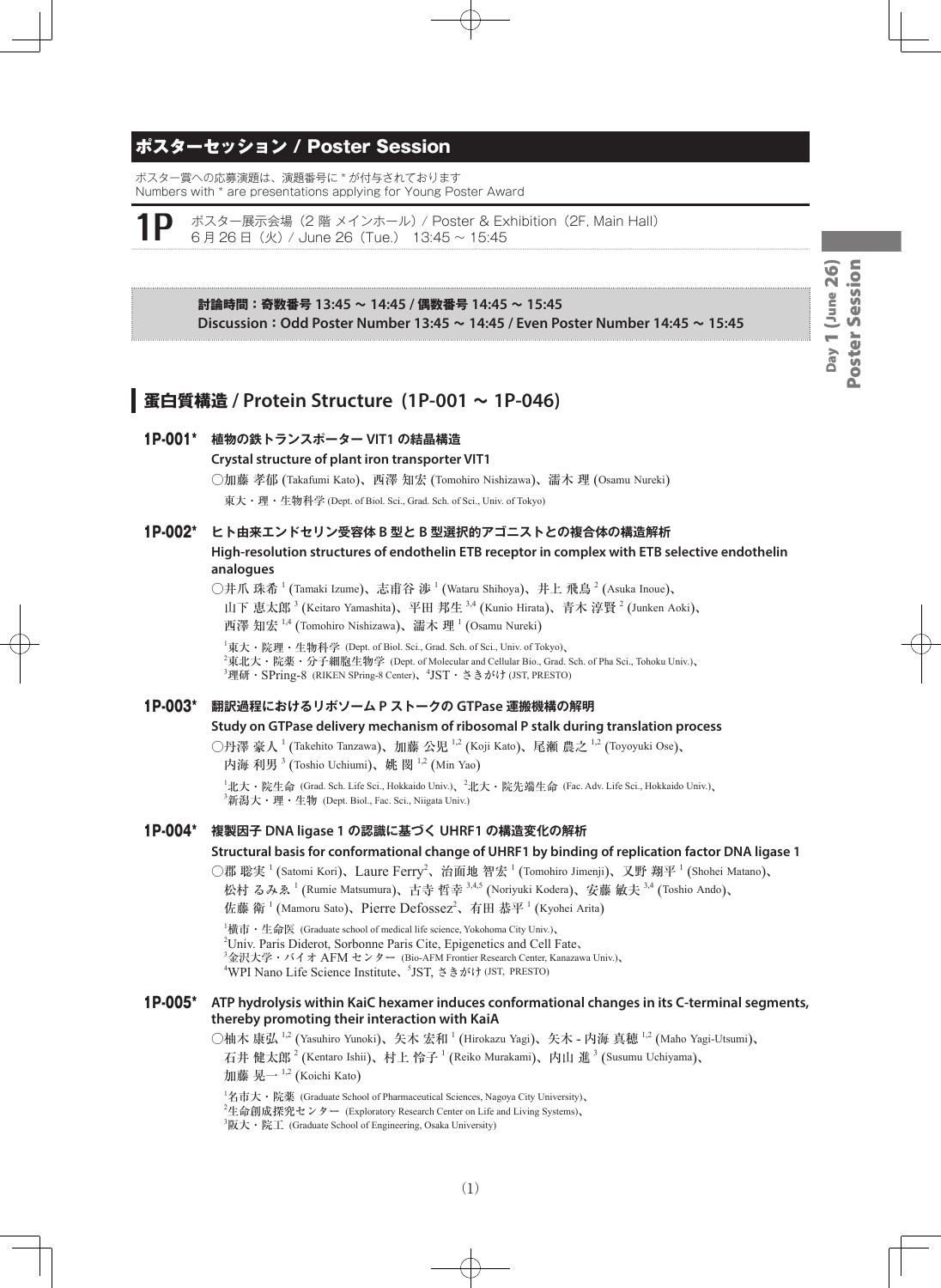#### 1P-006\* **FGFR3/G697C 病原活性変異体の恒常活性における S-S 架橋の重要性**

#### **Importance of the S-S bond in the constitutive activation of FGFR3/G697C**

○岩永 篤  $^1$  (Atsushi Iwanaga)、露口 正人  $^1$  (Masato Tsuyuguchi)、澤 匡明  $^2$  (Masaaki Sawa)、 木下 誉富  $^1$  (Takayoshi Kinoshita)

<sup>1</sup>大阪府大・理・生 (Dept. of Biol. Sci., Sch. of Sci., Osaka Pref. Univ.)、<sup>2</sup>カルナバイオサイエンス (CarnaBio Sci.)

# 1P-007\* **狂犬病ウイルス P 蛋白質による JAK-STAT シグナル阻害機構の解明**

#### **Molecular basis of JAK-STAT signal pathway inhibition by rabies virus P-protein**

○杉山 葵 <sup>1</sup> (Aoi Sugiyama)、蒋 欣欣 <sup>1</sup> (Xinxin Jiang)、永野 悠馬 <sup>1</sup> (Yuma Nagano)、野間井 智 <sup>1</sup> (Tomo Nomai)、 若原 拓也 <sup>1</sup> (Takuya Wakahara)、前仲 勝実 <sup>1,2</sup> (Katsumi Maenaka)、姚 閔 <sup>1,4</sup> (Min Yao)、Gregory Mosley<sup>3</sup>、 尾瀬 農之 <sup>1,4</sup> (Toyoyuki Ose)

<sup>1</sup>北大院・生命科学 (Grad. Sch. Life Sci., Hokkaido Univ.)、<sup>2</sup>北大院・薬 (Faculty of Pharm. Sci., Hokkaido Univ.)、 <sup>3</sup>School of Biomed. Sci., Monash Univ.、<sup>4</sup>北大院 · 先端生命 (Faculty of Adv. Life Sci., Hokkaido Univ.)

#### 1P-008\* **X 線小角散乱法によるコラーゲンプロリンtrans-4- 水酸化酵素の構造解析**

#### **Small angle X-ray scattering analysis of collagen prolyl trans-4-hydroxylase**

○宗田 善久 (Yoshihisa Soda)、庄村 康人 (Yasuhito Shomura)

茨大院・理工・量科 (Graduate School of Sci. and Eng., Univ. of Ibaraki )

#### 1P-009\* **糸状菌 Trichoderma viride 由来 LysOX 前駆体の活性調節の構造基盤 Structural basis of enzyme activity regulation by the propeptide of L-lysine α-oxidase precursor from Trichoderma viride**

○北川 征樹 <sup>1</sup> (Masaki Kitagawa)、伊藤 菜奈子 <sup>1</sup> (Nanako Ito)、松本 侑也 <sup>2</sup> (Yuya Matsumoto)、 天野 万里  $^2$  (Marie Amano)、田村 隆  $^2$  (Takashi Tamura)、日下部 均  $^3$  (Hitoshi Kusakabe)、 稲垣 賢二  $^2$  (Kenji Inagaki)、今田 勝巳  $^1$  (Katsumi Imada)

1 阪大・院・理 (Dept. MacroMol., Grad. Sch. Sci., Osaka Univ.)、<sup>2</sup> 岡大・院・環境生命 (Grad. Sch. Env. & Life Sci., Okayama Univ.)、  $\mathbb{P}^3(\#)$  エンザイムセンサ (Enzyme Sensor Co. Ltd.)

#### 1P-010\* **Structural insight into the dietary non-heme iron absorption in human duodenum**

 $\bigcirc$  Menega Ganasen<sup>1</sup>, Honami Asakura<sup>1</sup>, Takehiko Tosha<sup>2</sup>, Xiaojing Yuan<sup>3</sup>, Iqbal Hamza<sup>3</sup>, Grant A. Mauk<sup>4</sup>, Yoshitsugu Shiro<sup>1</sup>, Hiroshi Sugimoto<sup>2</sup>, Hitomi Sawai<sup>1</sup> <sup>1</sup>Univ. of Hyogo、<sup>2</sup>RIKEN SPring-8 Center、<sup>3</sup>Univ. of Maryland、<sup>4</sup>Univ. of British Columbia

#### 1P-011\* **多糖類資化細菌 NT5 株が保有するペクチン酸リアーゼ Pel38-NT の特徴**

#### **Characterization of pectate lyase, Pel38-NT, from polysaccharide degrading/assimilating bacterium, strain NT5**

○上野山 彩  $^1$  (Aya Uenoyama)、川瀬 貴典  $^1$  (Takanori Kawase)、中野 繭  $^2$  (Mayu Nakano)、 森脇 洋  $^1$  (Hiroshi Moriwaki)、野村 隆臣  $^1$  (Takaomi Nomura)  $^1$ 信州大・繊維・応用生物 (Dept. Appl. Biol., Fac. Tex. Sci. Tech., Shinshu Univ.)、  $^2$ 信州大・理学・生物 (Dept. Biol., Fac. Sci., Shinshu Univ.)

#### 1P-012\* **N 末端側βバレルドメインのクラウン構造が非対称性を生み、恊動性を付与する**

#### The metastable asymmetrical structure of the rotorless V<sub>1</sub> motor is determined by the N-terminal **β-barrel crown**

○丸山 慎太郎  $^1$  (Shintaro Maruyama)、鈴木 花野  $^1$  (Kano Suzuki)、今村 元紀  $^2$  (Motonori Imamura)、 佐々木 輝 <sup>1</sup> (Hikaru Sasaki)、松波 秀行 <sup>3</sup> (Hideyuki Matsunami)、水谷 健二 <sup>1,4</sup> (Kenji Mizutani)、 齋藤 靖子 <sup>5</sup> (Yasuko Saito)、今井 ファビアナ・リカ <sup>1</sup> (F.L. Imai)、石塚(桂)芳子 <sup>3</sup> (Yoshiko Ishizuka-Katsura)、 染谷(木村)友美 <sup>3</sup> (Tomomi Kimura-Someya)、白水 美香子 <sup>3</sup> (Mikako Shirouzu)、 内橋 貴之 <sup>6,7</sup> (Takayuki Uchihashi)、安藤 敏夫 <sup>2,6</sup> (Toshio Ando)、山登 一郎 <sup>1,5</sup> (Ichiro Yamato)、 村田 武士 <sup>1,8</sup> (Takeshi Murata)

 $^1$ 千葉大・理 (Grad. Sch. Sci., Chiba Univ.)、 $^2$ 金沢大・ナノ生命科学 (WPI Nano Life Sci. Inst., Kanazawa Univ.)、  $^3$ 理研・ $DSSB$  (DSSB, RIKEN)、 $^4$ 横浜市大・生命医科 (Grad. Sch. Med. Life. Sci., Yokohama City Univ.)、  $^5$ 東京理科大・基礎工 (Ind. Sci., Tokyo Univ. Sci.)、 $^6$ JST・CREST (CREST, JST)、 $^7$ 名古屋大・物理 (Dep. Phys., Nagoya Univ.)、 8 JST・PREST (PREST, JST)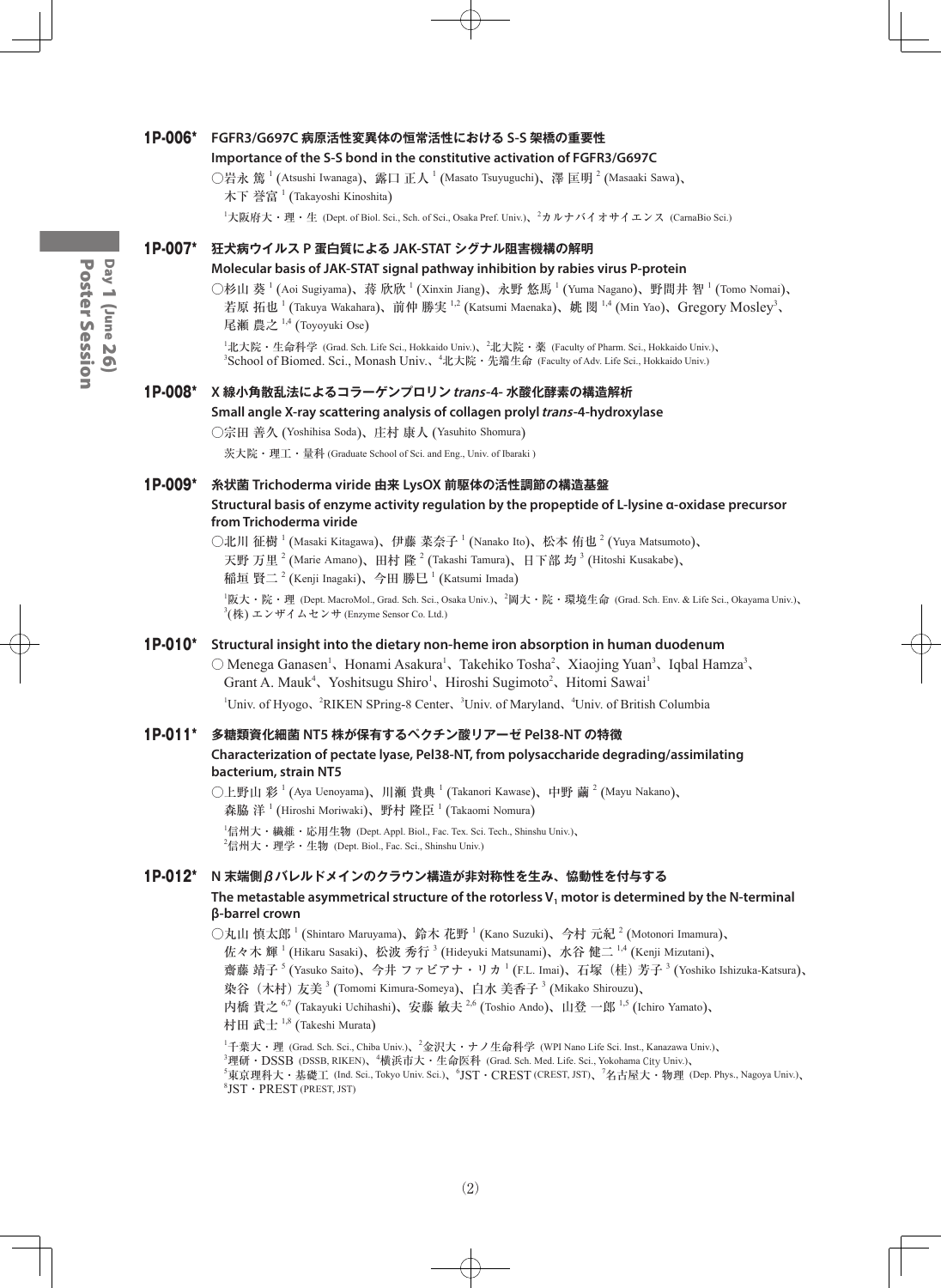# Day 1 (June 26)<br>Poster Session Day 1 (June 26) Poster Session

#### 1P-013\* **緑膿菌のヘム蛋白質による金属錯体の捕捉**

3 名大・物国 (RCMS, Nagoya Univ.)

#### **Incorporation of Synthetic Metal Complexes into Heme Acquisition Proteins of Pseudomonas aeruginosa**

 $\bigcirc$ 榊原 えりか  $^1$  (Erika Sakakibara)、四坂 勇磨  $^1$  (Yuma Shisaka)、荘司 長三  $^1$  (Osami Shoji)、 杉本 宏  $^{2}$  (Hiroshi Sugimoto)、渡辺 芳人  $^{3}$  (Yoshihito Watanabe) 1 名大・理・化 (Dept. Chem., Grad. Sch. of Sci., Nagoya Univ.)、<sup>2</sup> 理研・播磨研・SPring-8 (RIKEN SPring-8, Harima Inst.)、

1P-014\* **Large-terpene 合成酵素の酵素的諸性質の解析と部位特異的変異**

#### **Characterization and site-directed mutagenesis of large-terpene synthase**

○西 智之 <sup>1</sup> (Tomoyuki Nishi)、菅原 啓 <sup>1</sup> (Kei Sugawara)、小川 佳央 <sup>1</sup> (Kao Ogawa)、 高橋 宏忠  $^1$  (Hirotada Takahashi)、上田 大次郎  $^1$  (Daijiro Ueda)、藤橋 雅宏  $^2$  (Masahiro Fujihashi)、 三木 邦夫  $^2$  (Kunio Miki)、保野 陽子  $^3$  (Yoko Yasuno)、品田 哲郎  $^3$  (Tetsuro Shinada)、佐藤 努  $^1$  (Tsutomu Sato) <sup>1</sup>新潟大・農 (Niigata Univ.)、<sup>2</sup>京大・院・理 (Kyoto Univ.)、<sup>3</sup>阪市大・院・理 (Osaka-city Univ.)

# 1P-015\* **リポカリン型プロスタグランジン D 合成酵素と biliverdin との複合体の X 線結晶構造解析**

# **Structural Analysis of Lipocalin-Type Prostaglandin D Synthase Complexed with Biliverdin by X-Ray Crystallography**

○室屋 陽香 <sup>1</sup> (Haruka Muroya)、寺岡 佳晃 <sup>1,2</sup> (Yoshiaki Teraoka)、西村 重徳 <sup>1</sup> (Shigenori Nishimura)、 乾 隆  $^1$  (Takashi Inui)

1 大阪府大・院・生命環境 (Grad. Sch. of Life & Envi. Sci., Osaka Pref. Univ.)、 2 日本学術振興会特別研究員 DC (JSPS Research Fellow)

# 1P-016\* **Trypanosoma brucei由来 GMP reductase と GMP あるいは IMP との複合体の X 線結晶構造解析 X-ray crystal structure of Trypanosoma brucei GMP reductase in complex with GMP or IMP**

○馬瀬 ひかる (Hikaru Mase)、今村 章 (Akira Imamura)、西村 重徳 (Shigenori Nishimura)、乾 隆 (Takashi Inui) 大阪府大・院・生命環境 (Grad. Sch. of Life & Envi. Sci., Osaka Pref. Univ.)

#### 1P-017\* **新規抗寄生虫薬開発に向けた回虫およびブタ複合体 II の結晶構造**

#### **Crystal structure of mitochondrial Complex II from Ascaris suum and porcine heart aiming for the development of new anti-parasitic drugs**

○福田 圭佑  $^1$  (Keisuke Fukuda)、吉岡 志菜  $^1$  (Yukina Yoshioka)、米 愛加  $^1$  (Aika Yone)、佐藤 暖  $^1$  (Dan Sato)、 志波 智生  $^1$  (Tomoo Shiba)、稲岡 ダニエル健  $^2$  (Daniel Ken Inaoka)、大多和 正樹  $^3$  (Masaki Ohtawa)、 長光 亨  $^3$  (Tohru Nagamitsu)、北 潔  $^2$  (Kiyoshi Kita)、原田 繁春  $^1$  (Shigeharu Harada)

 $^1$ 京工繊大・院・工科・応生 (Dept. Appl. Biol., Grad. Sch. Sci. and Tech., Kyoto Inst. of Tech.)、  $^2$ 長崎大・院・熱帯医学・グローバルヘルス (Sch. of Trop. Med. and Global Health, Nagasaki Univ.)、  ${}^{3}$ 北里大・院・薬 (Grad. Sch. of Pharm. Sci., Kitasato Univ.)

#### 1P-018\* **放線菌Streptomyces sp. 590 由来 L- メチオニン脱炭酸酵素の結晶学的研究**

#### **Crystallographic study of L-methionine decarboxylase from Streptomyces sp. 590**

○尾上 友基  $^1$  (Yuki Onoue)、室田 昌輝  $^1$  (Masaki Murota)、大川 敦司  $^2$  (Atsushi Okawa)、

細木 志穂  $^1$  (Shiho Hosogi)、中嶋 ひかり  $^3$  (Hikari Nakajima)、林 将也  $^2$  (Masaya Hayashi)、

根本 理子  $^2$  (Michiko Nemoto)、志波 智生 <sup>1</sup> (Tomoo Shiba)、佐藤 暖 <sup>1</sup> (Dan Sato)、田村 隆 <sup>2</sup> (Takashi Tamura)、 稲垣 賢二  $^2$  (Kenji Inagaki)、原田 繁春  $^1$  (Shigeharu Harada)

 ${}^{1}\n$ 京工繊大・院・応生 (Dept. Appl. Biol., Grad. Sch. Sci. and Tech., Kyoto Inst. of Tech.)、

 $^2$ 岡山大・院・環境生命 (Grad. Sch. Env. & Life Sci., Okayama Univ.)、

3 京府大・院・生命環境 (Dept. Appl. Life. Sci., Grad. Sch., Kyoto Pref Univ.)

# 1P-019\* **天然変性領域を持つマルチドメインタンパク質の過渡的構造を介したドメイン間コミュニケーション Interdomain communication through transient arrangement of the domains tethered by intrinsically disordered region (IDR)**

○川嵜 亮祐<sup>1</sup> (Ryosuke Kawasaki)、井上 涼平<sup>1</sup> (Ryohei Inoue)、Jie-rong Huang<sup>2</sup>、Yun-Tzai Cloud Lee<sup>3</sup>、 栃尾 尚哉  $^4$  (Naoya Tochio)、Shang-Te Danny Hsu $^3$ 、楯 真一  $^1$  (Shin-ichi Tate)

<sup>1</sup>広大・理・数理 (Dept. of MLS, Grad. Sch. of Sci., Hiroshima Univ.)、<sup>2</sup>Inst. of Biochem. and Mol. Biol., Yang-Ming Univ.、 <sup>3</sup>Inst. of Biol. Chem., Academia Sinica、<sup>4</sup>帝京大 · 薬 (Fac. of Pharma Sci., Teikyo Univ.)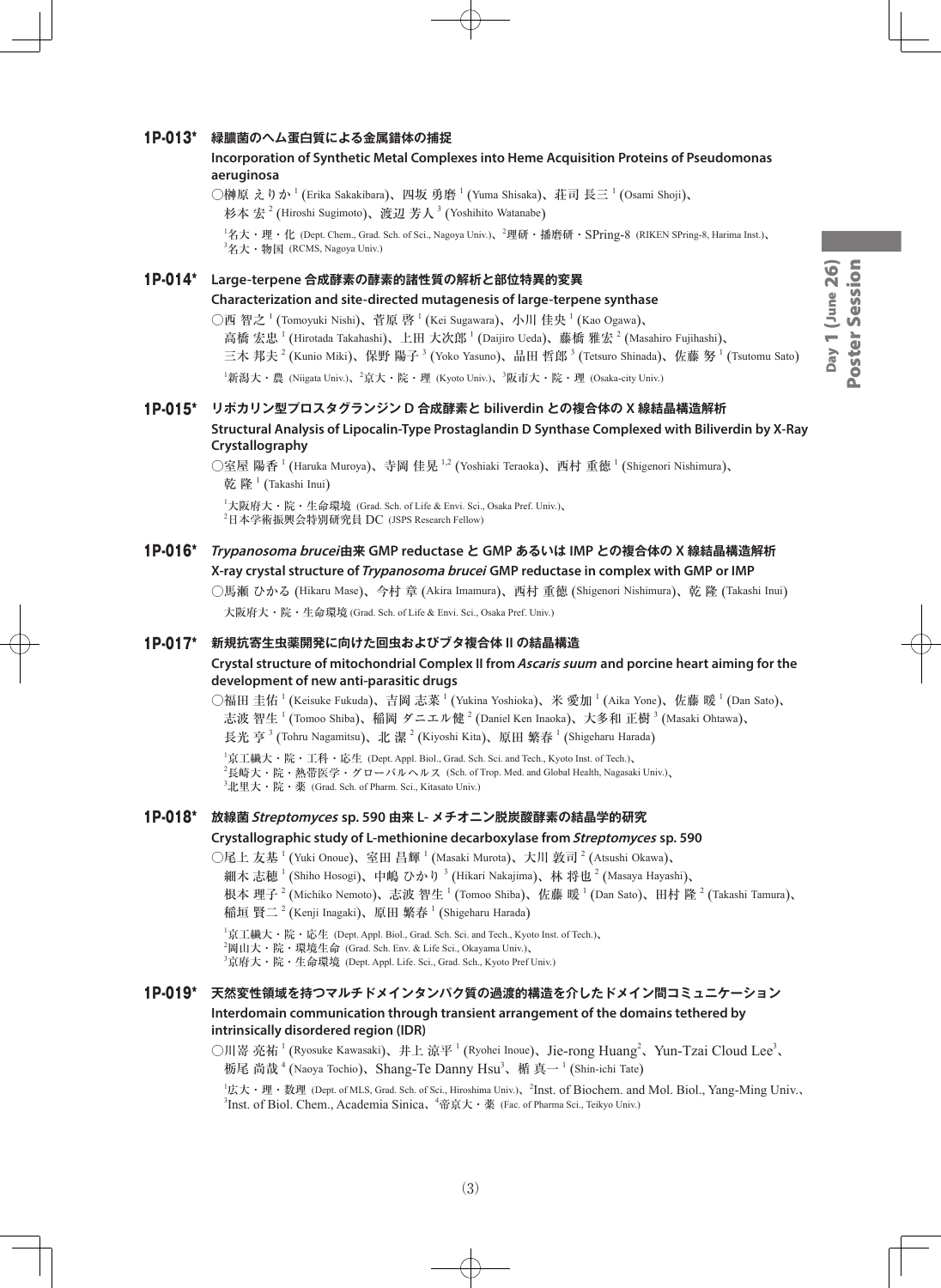#### 1P-020\* **B. laterosporus 由来 Cas9 の結晶構造**

#### **Crystal Structure of Cas9 from B. laterosporus**

○中根 俊博  $^1$  (Tosihiro Nakane)、平野 清一  $^1$  (Seiichi Hirano)、山野 峻  $^1$  (Takashi Yamano)、 中根 崇智  $^2$  (Takanori Nakane)、石谷 隆一郎  $^1$  (Ryuichiro Ishitani)、西増 弘志  $^1$  (Hiroshi Nishimasu)、 濡木 理<sup>1</sup> (Osamu Nureki)

 ${}^{1}\$ 東大・理・生物科学 (Dept. of Biology., Univ. of Tokyo)、 ${}^{2}$ Cambridge Biomedical Campus

#### 1P-021 **真核細胞生物の転写システムの複雑化における TBP の役割**

#### **(1WA-03) Leading role of TBP in the establishment of complexity in eukaryotic transcription initiation systems**

○安達 成彦 <sup>1,2,3</sup> (Naruhiko Adachi)、川上 英良 <sup>4</sup> (Eiryo Kawakami)、千田 俊哉 <sup>1,2</sup> (Toshiya Senda)、 堀越 正美 <sup>5</sup> (Masami Horikoshi)

1 KEK・物構研・PF・構造生物 (SBRC, PF, IMSS, KEK)、<sup>2</sup> 総研大 (SOKEN-DAI)、<sup>3</sup> JST・さきがけ (PRESTO, JST)、 4 理研・医科学イノベーションハブ (MIHub, RIKEN)、<sup>5</sup> 東大・分生研 (IMCB, Univ. of Tokyo)

#### 1P-022 **線維芽細胞増殖因子受容体 3 の膜貫通部位に存在するチロシンによる配向決定**

**(1WC-05) Conserved tyrosine residues involve in the orientation of the transmembrane region for FGFR3**  $\bigcirc$ 玉垣 裕子  $^{1,2}$  (Hiroko Tamagaki)、桑原 このみ  $^2$  (Konomi Kuwahara)、朝比奈 雄也  $^2$  (Yuya Asahina)、 北條 裕信  $^{2}$  (Hironobu Hojo)、佐藤 毅  $^{3}$  (Takeshi Sato)

<sup>1</sup>阪大・ナノセンター (INSD, Osaka Univ.)、<sup>2</sup>阪大・蛋白研 (IPR, Osaka Univ.)、<sup>3</sup>京都薬大 (Kyoto Pharm. Univ.)

#### 1P-023 **補欠因子の塩素イオンを分子陰イオンに置換した光化学系 II の結晶構造解析によるプロトンの排出阻害機 構の構造化学的研究**

#### **(1WC-04) Structural analysis of the mechanism of proton transfer inhibition due to substitutions of chloride ion by other anions in Photosystem II**

○梅名 泰史  $^1$  (Yasufumi Umena)、田丸 翔也  $^2$  (Shouya Tamaru)、沈 建仁  $^{1,2}$  (Jian-Ren Shen) <sup>1</sup>岡大・異分野基礎研 (RIIS, Okayama Univ. )、<sup>2</sup>岡大・自然科学 (Grad. Sch. of Nat. Sci. Tech., Okayama Univ.)

#### 1P-024 **DAPK1 阻害剤としての天然アントラキノンの同定と構造活性相関研究**

# **Identification and structure-activity relationship studies of natural anthraquinones as DAPK1 inhibitors**

○横山 武司 (Takeshi Yokoyama)、ウィジャヤ ピーター (Peter Wijaya)、水口 峰之 (Mineyuki Mizuguchi) 富山大・薬 (Fac. of Pharm. Sci. Univ. of Toyama)

### 1P-025 **セレブロンによるサリドマイド鏡像異性体認識の構造基盤**

#### **Structural basis of thalidomide enantiomer binding to cereblon**

○森 智行 <sup>1</sup> (Tomoyuki Mori)、伊藤 拓水 <sup>2,3</sup> (Takumi Ito)、Liu Shuji $e^4$ 、安藤 秀樹 <sup>2</sup> (Hideki Ando)、 坂本 聡 <sup>4</sup> (Satoshi Sakamoto)、山口 雄輝 <sup>4</sup> (Yuki Yamaguchi)、徳永 恵津子 <sup>5</sup> (Etsuko Tokunaga)、 柴田 哲男  $^5$  (Norio Shibata)、半田 宏  $^2$  (Hiroshi Handa)、箱嶋 敏雄  $^1$  (Toshio Hakoshima)

 $^1$ 奈良先端大・構造生物学 (Struct. Biol. Lab., NAIST)、 $^2$ 東京医科大・ナノ粒子 (Dept. of Nanopart. Trans. Res., Tokyo Med. Univ.)、  $^3\mathrm{JST}\cdot$  さきがけ (PRESTO, JST)、 $^4$ 東工大・生命理工 (School of Life Sci. and Tech, Tokyo Tech.)、  ${}^5$ 名工大・ナノメディシン (Dept. of Nanopharm. Sci., Nagoya Inst. of Tech.)

# 1P-026 **分子動力学計算を用いた単一ヌクレオソームの内部構造・動態に関する各コアヒストンの寄与**

#### **A Theoretical Study of the Internal Structure and Dynamics of Single Nucleosomes Focusing on Effects of Core-Histone Proteins**

○亀田 健 (Takeru Kameda)、冨樫 祐一 (Yuichi Togashi)、粟津 暁紀 (Akinori Awazu)

広島大学大学院理学研究科数理分子生命理学専攻 (Dept. of Mathematical and Life Sciences, Hiroshima Univ.)

#### 1P-027 **ヒスタミン合成酵素とヒスタミンアナログ阻害剤の構造解析**

**Structure analysis of Histidine decarboxylase in complex with an aminooxy analog of histamine** 西田 理央 <sup>1</sup> (Rio Nishida)、松村 瑶子 <sup>1</sup> (Yoko Matsumura)、Francisca Sanchez Jimenez<sup>2</sup>、

新田 陽子  $^3$  (Yoko Nitta)、○小森 博文  $^1$  (Hirofumi Komori)

 $^1$ 香大・教育 (Faculty of Educ., Univ. of Kagawa)、 $^2$ マラガ大学 (Univ.of Malaga)、  $^3$ 岡県大・保健福祉 (Grad Sch. of Health & Welfare Sci., Okayama pref. Univ.)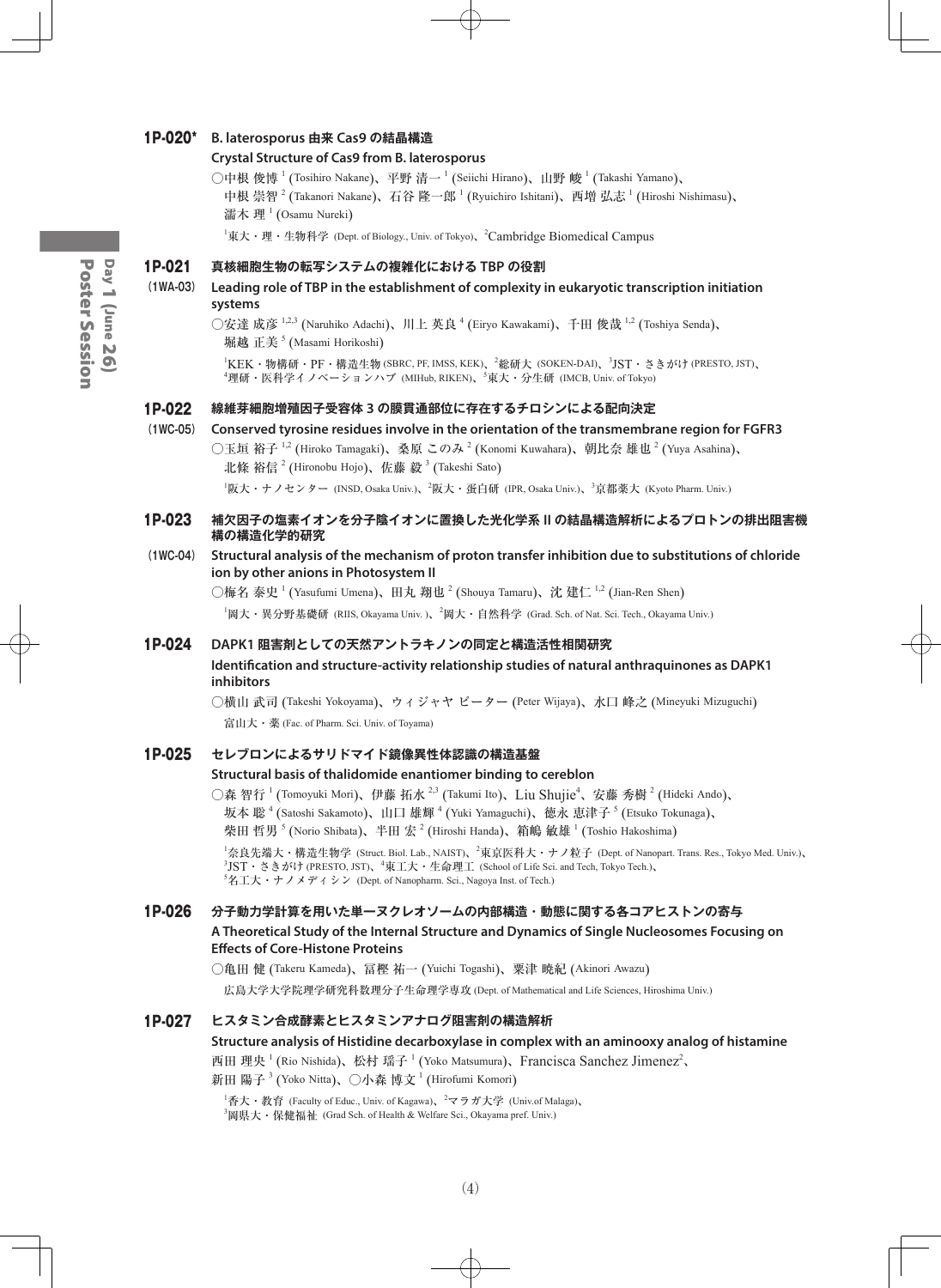# Day 1 (June 26)<br>Poster Session Day 1 (June 26) Poster Session

# 1P-028 **基質を 2 分子結合したヒドロキシメチルビラン合成酵素の X 線結晶構造解析**

#### **X-ray crystal structure analysis of hydroxymethylbilane synthase in complex with two porphobilinogen molecules**

○佐藤 秀明 <sup>1</sup> (Hideaki Sato)、杉島 正一 <sup>1</sup> (Masakazu Sugishima)、塚口 舞 <sup>1</sup> (Mai Tsukaguchi)、 増子 隆博 <sup>2</sup> (Takahiro Masuko)、小俣 義明 <sup>3</sup> (Yoshiaki Omata)、和田 啓 <sup>4</sup> (Kei Wada)、 久枝 良雄<sup>2</sup> (Yoshio Hisaeda)、山本 健<sup>1</sup> (Ken Yamamoto)  $^1$ 久留米大・医・医化学 (Dept. of Med. Biochem., Kurume Univ. Sch. of Med.)、  $^2$ 九大・院工・応用化学 (Grad. Sch. of Eng., Kyushu Univ.)、

<sup>3</sup>横浜薬大・薬・分子生物 (Fac. of Phar. Sci., Yokohama Univ. of Phar.)、<sup>4</sup>宮崎大・医 (Dept. of Med. Sci., Univ. of Miyazaki)

# 1P-029 **Go モデルを用いた GA/GB ドメイン関連タンパク質のフォールディングシミュレーション GA/GB domain related proteins folding simulation based on Go model**

○浜上 翔矢 (Shoya Hamaue)、菊地 武司 (Takeshi Kikuchi)

立命大・生命・生情 (Dept. Bioinfo., Coll. Biosci., Ritsumeikan Univ.)

## 1P-030 **残基間平均距離統計に基づくコンタクトマップによるフラボヘモグロビンのフォールディング経路解析 Analysis of folding pathways of flavohemoglobins using contact maps based on Inter-residue Average Distance Map**

○土田 敦也 (Atsuya Tsuchida)、菊池 武司 (Takeshi Kikuchi)

立命大・生命・生情 (Dept. Bioinfo., Coll. Biosci., Ritsumeikan Univ.)

#### 1P-031 **HTLV-1 ENV 由来ペプチドとニューロピリン 1 b1 ドメインの物理化学的相互作用解析**

**Physicochemical analysis of the interaction between HTLV-1 ENV-derived peptides and neuropilin-1 b1 domain**

○楠 英樹  $^1$  (Hideki Kusunoki)、田中 俊之  $^2$  (Toshiyuki Tanaka)、河野 俊之  $^3$  (Toshiyuki Kohno)、 細田 和男  $^4$  (Kazuo Hosoda)、若松 馨  $^4$  (Kaori Wakamatsu)、浜口 功  $^1$  (Isao Hamaguchi)

1 感染研・血液・安全性研究部 (Dept. of Safety Research on Blood and Biological Products, NIID)、  $^2$ 筑波大学大学院生命環境科学研究科 (Grad Sch. of Life and Environmental Sci., Univ. of Tsukuba)、  $^3$ 北里大学医学部・生化学 (Dept. of Biochemistry, Kitasato Univ. Sch. of Med.)、 4 群馬大学大学院理工学府・分子科学部門 (Dept. of Chemistry and Chemical Biology, Grad Sch. of Engineering, Gunma Univ.)

# 1P-032 **セラミド輸送蛋白質 CERT の PH ドメインとクラミジア菌寄生胞 IncD 蛋白質の会合機序の構造生物学的解明 Structural basis for association of PH domain of the ceramide transport protein CERT with the Chlamydia trachomatis inclusion protein IncD**

新家 粧子  $^1$  (Shoko Shinya)、熊谷 圭悟  $^2$  (Keigo Kumagai)、○杉木 俊彦  $^1$  (Toshihiko Sugiki)、

小林 直宏 <sup>1</sup> (Naohiro Kobayashi)、藤原 敏道 <sup>1</sup> (Toshimichi Fujiwara)、花田 賢太郎 <sup>2</sup> (Kentaro Hanada)、 児嶋 長次郎 1,3 (Chojiro Kojima)

1 阪大・蛋白研 (Inst. Protein Res., Osaka Univ.)、<sup>2</sup> 国立感染研・細胞化学 (Dept. Biochem. Cell Biol., Natl. Inst. Infect. Dis.)、  $^3$ 横浜国大院・工 (Grad. Sch. Eng., Yokohama Natl. Univ.)

#### 1P-033 **ヒト由来ミトコンドリア外膜タンパク質 Voltage-dependent anion channel 1 (VDAC1) の結晶構造解 析とオリゴマー形成**

#### **Crystal structural characterization reveals novel oligomeric interactions of human voltagedependent anion channel 1 (VDAC1)**

○保坂 俊彰 <sup>1</sup> (Toshiaki Hosaka)、岡崎 正晃 <sup>2,3</sup> (Masateru Okazaki)、染谷 友美 <sup>1</sup> (Tomomi Kimura-Someya)、 桂 芳子  $^1$  (Yoshiko Ishizuka-Katsura)、伊東 夏織  $^1$  (Kaori Ito)、横山 茂之  $^4$  (Shigeyuki Yokoyama)、 どど 孝介<sup>2,3</sup> (Kosuke Dodo)、袖岡 幹子<sup>2,3</sup> (Mikiko Sodeoka)、白水 美香子<sup>1</sup> (Mikako Shirouzu)

<sup>1</sup>理研・CLST (RIKEN, CLST)、<sup>2</sup>理研・袖岡有機合成化学 (RIKEN, Synth. Organic Chem. Lab)、  ${\rm ^3ER}$ ATO・袖岡生細胞分子化学 (ERATO, SODEOKA Live Cell Chem. project)、 ${\rm ^4}$ 理研・横山構造 (RIKEN, Struct. Bio. Lab)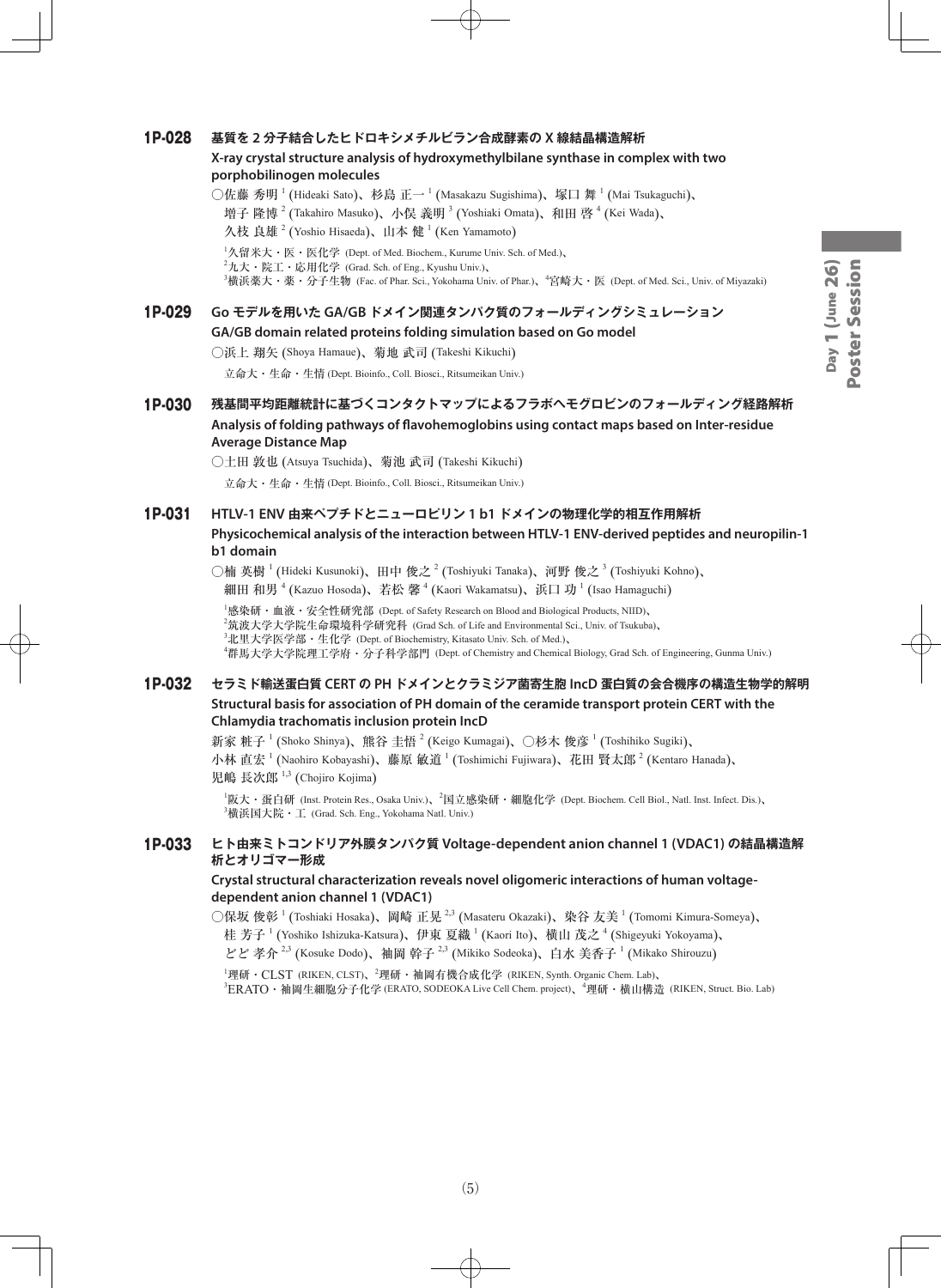## 1P-034 **Burkholderia cepacia 由来 FAD グルコース脱水素酵素の X 線結晶構造解析**

#### **Crystal structure analysis of Burkholderia cepacia FAD-dependent glucose dehydrogenase**

○吉田 裕美  $^1$  (Hiromi Yoshida)、小嶋 勝博  $^2$  (Katsuhiro Kojima)、神鳥 成弘  $^1$  (Shigehiro Kamitori)、 早出 広司<sup>3,4</sup> (Koji Sode)

1 香川大・総合生命セ , 医 (Life Sci. Res. Center & Fac. of Med., Kagawa Univ.)、  $^{2}$ ( 有 ) アルティザイム・インターナショナル (Ultizyme Int'l Ltd)、  $^3$ 東京農工大・工 (Grad. Sch. of Eng., Tokyo Univ. of Agric. & Technol.)、 4 ノースカロライナ大学チャペルヒル校 / ノースカロライナ州立大学・医用工 (Joint Dep. of Biomed. Eng., The Univ. of NC at Chapel Hill/NC State Univ., Chapel Hill)

#### 1P-035 **クライオ電子顕微鏡とプロテイントモグラフィー法による精製タンパク質一分子の構造解析結果を利用す るために**

#### **Utilization of the results of single protein molecule structure analysis using cryo-electron microscope by protein tomography method**

 $\bigcirc$ 前川 あゆ美  $^1$  (Ayumi Maegawa)、三瀬 武史  $^1$  (Takeshi Mise)、Ulf Skoglund $^2$ 、亀井 朗  $^1$  (Akira Kamei)

1 沖縄プロテイントモグラフィー(株)・研究開発部 (R&D Dept., Okinawa Protein Tomography Ltd.)、  ${}^{2}$ 沖縄科学技術大学院大 (OIST)

# 1P-036 **クライオ電子顕微鏡を用いたグルタミン酸脱水素酵素ドメイン運動の解析**

**Cryo-electron microscopy study toward detecting domain motion of glutamate dehydrogenase**

○大出 真央 <sup>1,2</sup> (Mao Oide)、加藤 貴之 <sup>3</sup> (Takayuki Kato)、苙口 友隆 <sup>1,2</sup> (Tomotaka Oroguchi)、 難波 啓一 <sup>3,4</sup> (Keiichi Namba)、中迫 雅由 <sup>1,2</sup> (Masayoshi Nakasako)

 ${}^{1}\mathbf{g}$ 應·院理工 (Grad. Sci. Tech., Keio Univ.)、 ${}^{2}\mathbf{H}$ 研·RSC (RIKEN SPring-8 Center)、  $^3$ 阪大・院生命機能 (Grad. Sci. of Front. Biosci., Osaka Univ.)、 $^4$ 理研・QBiC (RIKEN, QBiC)

#### 1P-037 **バイオ医薬品のルーチン的な精密質量分析における課題を克服する質量分析計**

**Towards Overcoming the Challenges of Implementing Accurate Mass MS for Routine Biotherapeutic Analysis**

○廣瀬 賢治<sup>1</sup> (Kenji Hirose)、寺崎 真樹<sup>1</sup> (Maki Terasaki)、Henry Shion<sup>2</sup>、Jonathan Pugh<sup>2</sup>、Robert Lewis<sup>2</sup>、 Ying Qing Yu<sup>2</sup>, John Gebler<sup>2</sup>, Scott Berger<sup>2</sup>, Weibin Chen<sup>2</sup>

1 日本ウォーターズ株式会社 (Nihon Waters K.K.)、<sup>2</sup> Waters Corporation

#### 1P-038 **膜蛋白質の高分解能構造解析を目指した "salipro 法 " 実用性の検討**

#### **Evaluating the placticability of "salipro method" aimed for the high-resolution structural analysis of membrane proteins**

○的場 京子  $^1$  (Kyoko Matoba)、川本 晃大  $^1$  (Akihiro Kawamoto)、福田 昌弘  $^2$  (Masahiro Fukuda)、 長村 怜奈  $^2$  (Reina Nagamura)、西澤 知宏  $^2$  (Tomohiro Nishizawa)、宮崎 直幸  $^1$  (Naoyuki Miyazaki)、 石谷 隆一郎  $^2$  (Ryuichiro Ishitani)、岩崎 憲治  $^1$  (Kenji Iwasaki)、濡木 理  $^2$  (Osamu Nureki)、 高木 淳一<sup>1</sup> (Junichi Takagi)

 $^1$ 阪大・蛋白研 (IPR, Osaka Univ.)、 $^2$ 東大・理・生科 (Dept. of Biol. Sci., Grad. Scho. of Sci., Univ. of Tokyo)

# 1P-039 **堅牢なバイオ医薬品特性解析向け分析スケール Native SEC-MS**

#### **Analytical Scale Native SEC-MS for Robust Biotherapeutic Characterization**

○寺崎 真樹 <sup>1</sup> (Maki Terasaki)、廣瀬 賢治 <sup>1</sup> (Kenji Hirose)、Henry Shion<sup>2</sup>、Dale A Cooper-Shepherd<sup>2</sup>、 Laetitia Denbigh<sup>2</sup>, Maria Basanta-Sanchez<sup>2</sup>, Barbara Sullivan<sup>2</sup>, Ying Qing Yu<sup>2</sup>, Weibin Chen<sup>2</sup> 1 日本ウォーターズ株式会社 (Nihon Waters K.K.)、<sup>2</sup> Waters Corporation

#### 1P-040 **Immobilization of conformational state of E.hirae V-ATPase complex using PA tag system for structural analysis**

 $\bigcirc$ ヤクシジ ファビアナ リカ  $^1$  (Fabiana L Yakushiji)、角田 潤  $^{2,3}$  (Jun Tsunoda)、ソン チホン  $^3$  (Chihong Song)、 上野 博史 <sup>4</sup> (Hiroshi Ueno)、飯野 亮太 <sup>5</sup> (Ryota Iino)、小笠原 諭 <sup>1</sup> (Satoshi Ogasawara)、 高木 淳一  $^6$  (Junichi Takagi)、村田 和義  $^{2,3}$  (Kazuyoshi Murata)、村田 武士  $^1$  (Takeshi Murata)

<sup>1</sup>千葉大・理・化 (Dept. of Chem., Grad. Sch. Of Sci., Chiba Univ.)、<sup>2</sup>総研大 (SOKENDAI)、<sup>3</sup>生理研 (NIPS)、  ${}^4$ 東大・院工 (Sch. Eng., Univ. Tokyo)、 ${}^5$ 岡崎統合バイオ/分子研 (OIIB/IMS)、 ${}^6$ 蛋白研 (IPR)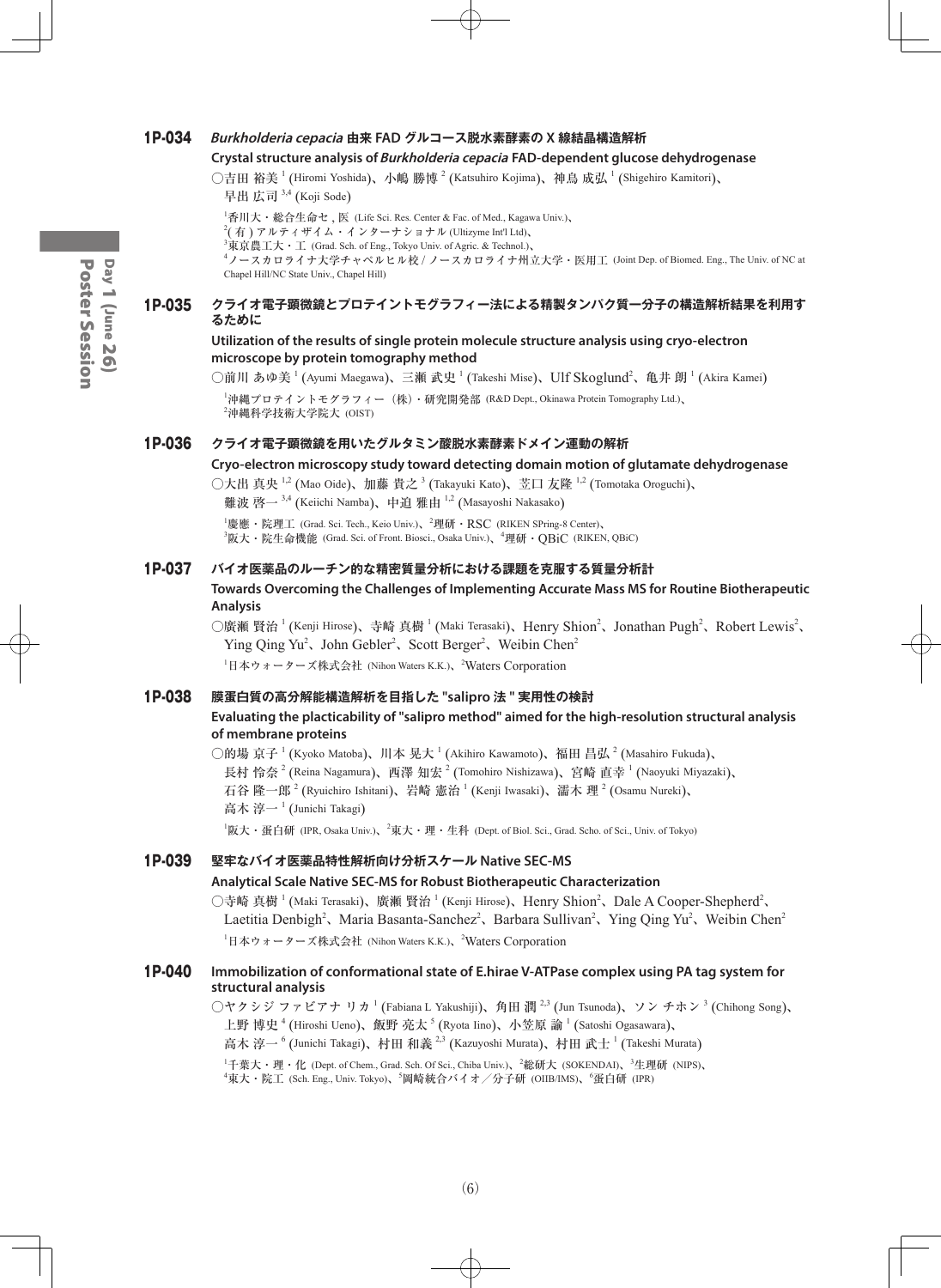# 1P-041 **X 線小角散乱測定による glycosylated および aglycosylated IgG1-Fc の高次構造解析 Elucidation of the higher order structure of glycosylated and aglycosylated IgG1-Fc using small angle X-ray scattering**

○八桁 清樹  $^1$  (Seiki Yageta)、今村 比呂志  $^{1,2}$  (Hiroshi Imamura)、渋谷 理紗  $^3$  (Risa Shibuya)、 本田 真也 <sup>1,3,4</sup> (Shinya Honda)

 $^{\rm l}$ 産総研・バイオメディカル (BMRI, AIST)、 $^{\rm 2}$ 立命館・生命科学 (Coll. Life Sci., Ritsumeikan Univ.)、  $^3$ 東大・新領域 (Grad. Sch. of Front. Sci., Univ. of Tokyo)、 $^4$ 次世代バイオ (MAB)

# 1P-042 **X 線結晶構造解析による HGF の活性変換メカニズムの解明 Structural analysis of HGF to understand its activation mechanism** ○岩佐 奈実  $^1$  (Nami Iwasa)、有森 貴夫  $^1$  (Takao Arimori)、酒井 克也  $^2$  (Katsuya Sakai)、 松本 邦夫  $^2$  (Kunio Matsumoto)、加藤 幸成  $^3$  (Yukinari Kato)、高木 淳一  $^1$  (Junichi Takagi) <sup>1</sup>阪大・蛋白研 (Osaka Univ. IPR.)、<sup>2</sup>金沢大・がん進展制御研 (Kanazawa Univ. Cancer Inst.)、<sup>3</sup>東北大・医 (Tohoku Univ. Med.)

# 1P-043 **IdeS プロテアーゼによるエキソサイトを介した IgG 切断反応機構の構造基盤 Structural basis of exosite-mediated IgG cleavage reaction by IdeS protease** ○有森 貴夫 (Takao Arimori)、小山 知晃 (Tomoaki Koyama)、高木 淳一 (Junichi Takagi)

阪大・蛋白研 (Inst. Protein Res., Osaka Univ.)

# 1P-044 **オレキシン受容体結合型におけるオレキシン B の構造学的解析**

## **Structural Analysis of Orexin B Complexed with Orexin Receptor**

○西山 隆介 <sup>1</sup> (Ryusuke Nishiyama)、関山 直孝 <sup>1</sup> (Naotaka Sekiyama)、今村 香代 <sup>1</sup> (Kayo Imamura)、 寿野 良二  $^2$  (Ryoji Suno)、小林 拓也  $^2$  (Takuya Kobayashi)、杤尾 豪人  $^1$  (Hidehito Tochio)

 $^1$ 京大・理・生 (Div. of Biol., Grad. Sch. of Sci., Kyoto Univ.)、 $^2$ 京大・医 (Grad. Sch. of Med., Kyoto Univ.)

# 1P-045 **低活性で広い基質特異性をもつ Fusobacterium nucleatum L- 乳酸脱水素酵素ホモログ Low catalytic activity and broad substrate specificity of Fusobacterium nucleatum L-lactate dehydrogenase homolog**

成田 有輝 <sup>1</sup> (Yuuki Narita)、古川 那由太 <sup>2</sup> (Nayuta Furukawa)、桃尾 美帆 <sup>1</sup> (Miho Momoo)、

川浪 大輔<sup>1</sup> (Daisuke Kawanami)、金子 拓馬<sup>1</sup> (Takuma Kaneko)、宮永 顕正<sup>3</sup> (Akimasa Miyanaga)、

中島 将博  $^{1}$  (Masahiro Nakajima)、○田口 速男  $^{1}$  (Hayao Taguchi)

1 東京理大・理工・応生 (Dept. of Appl. Biol. Sci., Tokyo Univ. of Sci.)、<sup>2</sup> 新潟薬大・応生科 (Dept. of Appl. Life Sci., NUPALS)、  $^3$ 東工大・理 (Dept. of Chem., Tokyo Inst. of Technol.)

# 1P-046 **Peptide-based antagonists of the Bcl-2-regulated apoptosis pathway**

 $\bigcirc$  EF Lee<sup>1,2</sup>, BJ Smith<sup>2</sup>, SH Gellman<sup>3</sup>, WD Fairlie<sup>1,2</sup>

1 La Trobe Institute for Molecular Science, Bundoora, Victoria, Australia、 2 Olivia Newton-John Cancer Research Institute, Heidelberg, Victoria, Australia、 3 University of Wisconsin, Madison, USA

# **計算科学・情報科学 / Computation/Information science (1P-047 ~ 1P-067)**

1P-047\* **ATP 合成酵素 Fo モーターの回転機構に関する分子シミュレーション研究**

**The molecular dynamics simulation about the rotation mechanism of Fo motor of ATPase**

○久保 進太郎 (Shintaroh Kubo)、高田 彰二 (Shoji Takada)

京大・理・生物物理 (Dept. of Biophysics, Grad. of Sci., Kyoto Univ.)

# 1P-048\* **MD シミュレーションを用いたグルコーストランスポーター 8(GLUT8) の膜貫通ヘリックス 7(TM7) に関 する解析**

#### **Role of transmembrane helix 7 (TM7) in glucose transporter 8 (GLUT8) as revealed by MD simulations**

○中田 康太 (Kota Nakada)、古田 忠臣 (Tadaomi Furuta)、櫻井 実 (Minoru Sakurai)

東工大・バイオセンター (Center for Biol. Res. & Inform., Tokyo Tech.)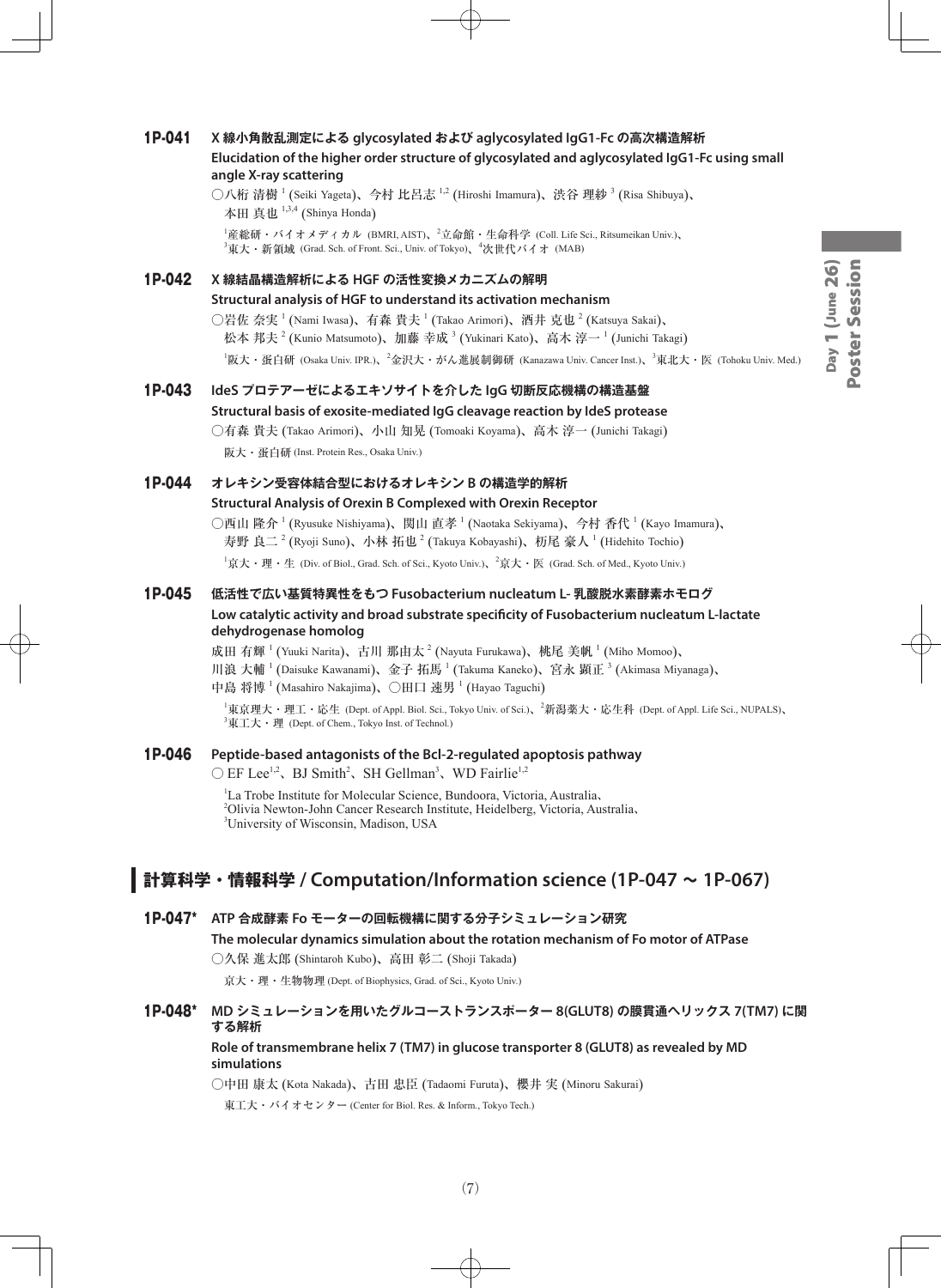**binding**  ○平野 諒輔 (Ryousuke Hirano)、古田 忠臣 (Tadaomi Furuta)、櫻井 実 (Minoru Sakurai) 東工大・バイオセンター (Center for Biol. Res. & Inform., Tokyo Tech.) 1P-050\* **計算化学的手法による Angiotensin II type 1 receptor (AT1R) の活性化メカニズムの解析 Activation mechanism of Angiotensin II type 1 receptor (AT1R) as revealed by molecular dynamics and metadynamics simulations** ○金森 悠一郎 (Yuichiro Kanamori)、古田 忠臣 (Tadaomi Furuta)、櫻井 実 (Minoru Sakurai) 東工大・バイオセンター (Center for Biol. Res. & Inform., Tokyo Tech.) 1P-051\* **レプリカ置換法に対する新たな置換アルゴリズムの開発とシニョリンへの応用 Development of new permutation algorithm for replica-permutation method and its application to chignolin** ○山内 仁喬  $^{1,2}$  (Masataka Yamauchi)、奥村 久士  $^{1,2}$  (Hisashi Okumura) <sup>1</sup>総研大・物理・構造 (Dept. of Struct. Mol. Sci., SOKENDAI)、<sup>2</sup>分子研 (IMS) 1P-052\* **ヒトδ - μオピオイド受容体ヘテロダイマー化を促進する低分子の解析 Analysis of compounds that activate heterodimer formation between μ- and δ- opioid receptors** ○塚田 佑介 (Yusuke Tsukada) 東京電大・理工・生命理工 ( Div. of Lifesci., Ugrad Sch. of Sci Eng., Tokyo Denki Univ.) 1P-053\* **転写開始前複合体 PIC 形成と DNA 開裂の粗視化分子シミュレーション研究 Transcription Pre-initiation Complex Formation and DNA Opening Studied by Coarse-grained Molecular Simulation** ○篠 元輝 (Genki Shino)、清水 将裕 (Masahiro Shimizu)、久保 進太郎 (Shintaroh Kubo)、新稲 亮 (Toru Niina)、 高田 彰二 (Shoji Takada) 京大・理・生物・生物物理 (Dept. of Biophys., Div. of Bio. Sci., Grad. Sch. of Sci., Kyoto Univ.) 1P-054\* **ABC トランスポーター CFTR の構造変化及び基質輸送機構の計算化学的解析 Computational study of the structural changes and substrate transport mechanism of ABC transporter CFTR** ○千葉 一輝 (Kazuki Chiba)、古田 忠臣 (Tadaomi Furuta)、櫻井 実 (Minoru Sakurai) 東工大・バイオセンター (Center for Biol. Res. & Inform., Tokyo Tech.) 1P-055\* **結晶構造・熱力学解析・分子動力学計算を用いた抗体によるリン酸基認識機構の解明 Structural, physicochemical and computational analyses reveal the recognition mechanism of a phosphorylated antigen by an antibody** ◯河出 来時  $^1$  (Raiji Kawade)、黒田 大祐  $^2$  (Daisuke Kuroda)、中木戸 誠  $^2$  (Makoto Nakakido)、 秋葉 宏樹<sup>3</sup> (Hiroki Akiba)、Jose Caaveiro<sup>6</sup>、奥村 繁<sup>4</sup> (Shigeru Okumura)、丸山 俊昭<sup>4</sup> (Toshiaki Maruyama)、 Kevin Entzminger<sup>4</sup>、津本 浩平 <sup>1,5</sup> (Kouhei Tsumoto) 1 東大院・工・バイオエンジ (Dept. of Bioeng., Sch. of Eng., Univ. of Tokyo)、  $^2$ 東大院・工・化生 (Dept. of Chembio., Sch. of Eng., Univ. of Tokyo)、 $^3$ 国立栄養研 (NIBIOHN)、 $^4$ Abwiz Bio, Inc、  $^5$ 東大医科研 (IMS, Univ. of Tokyo)、 $^6$ 九大院・工 (Sch. of Eng, Kyusyu Univ.) 1P-056\* **フリッパーゼ作動機構解明に向けた糖鎖付加脂質の動態解析と粗視化モデリング Dynamic analysis and coarse grained modeling of lipid-linked-oligosaccharide to reveal mechanisms of flippase functions** ○村田 隆 (Yutaka Murata)、新稲 亮 (Toru Niina)、高田 彰二 (Shoji Takada) 京大・理・生物物理 (Dept. of Biophys. Sci., Kyoto Univ.)

1P-049\* **粗視化 MD シミュレーションを用いた ATP 結合により誘起されるマルトーストランスポーターの構造変**

**Coarse-grained MD simulation on conformational changes of maltose transporter induced by ATP** 

**化の解析**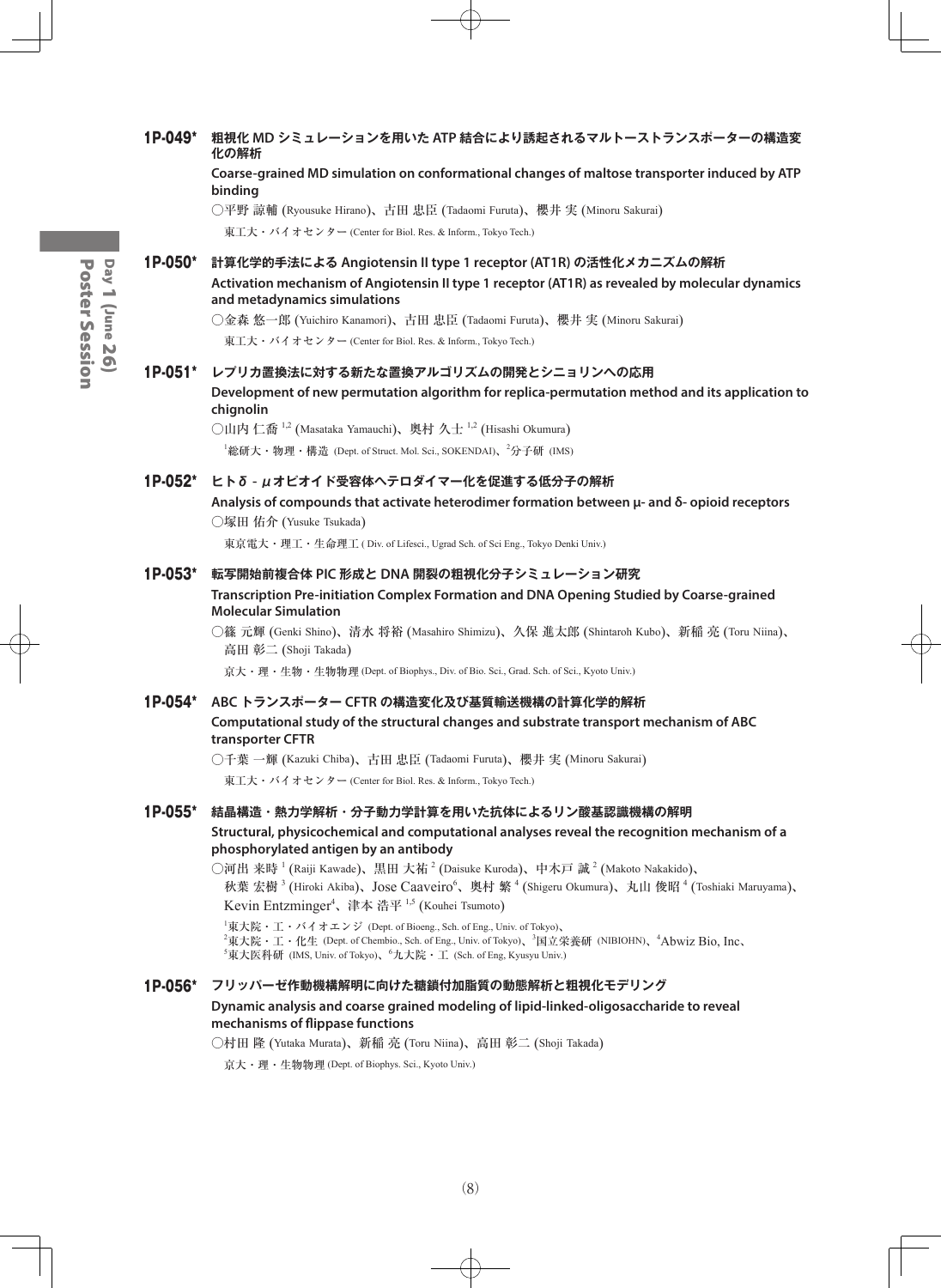# 1P-057\* **ギリシャキーモチーフおよびその類似構造の特徴:立体構造データベース解析**

# **The protein structure database analysis of the greek key motif and its similar structures** ○上田 龍一郎 (Ryuichiro Ueda)、千見寺 浄慈 (George Chikenji)

名大・工・応物 (Dept. of App. Phys., Nagoya Univ)

| 1P-058* | 蛋白質ポケット部位の大規模比較手法の性能改善<br>Improvement of the method for large-scale structural comparison of protein pocket<br>○中村 司 <sup>1</sup> (Tsukasa Nakamura)、富井 健太郎 <sup>1,2</sup> (Kentaro Tomii)<br><sup>1</sup> 東大・院新・メ情報生命 (Dept. of Comp. Bio. and Med. Sci., GSFS, Univ. of Tokyo)、 <sup>2</sup> 産総研 (AIST)                                                                                                                       |
|---------|---------------------------------------------------------------------------------------------------------------------------------------------------------------------------------------------------------------------------------------------------------------------------------------------------------------------------------------------------------------------------------------------------------------------------------|
| 1P-059  | linked open data を利用するアラインメントビューアの開発<br>Development of an alignment viewer with a function to use linked open data<br>○藤 博幸 <sup>1</sup> (Hiroyuki Toh)、山口 敦子 <sup>2</sup> (Atsuko Yamaguchi)、工藤 高裕 <sup>3</sup> (Takahiro Kudou)、<br>山下 鈴子 <sup>3</sup> (Reiko Yamashita)<br><sup>1</sup> 関学, 理工, 医化 (Dept.Biomed.Chem., Scl.Sci.Tech., KGU)、 <sup>2</sup> DBCLS, ROIS、 <sup>3</sup> 阪大, 蛋白研 (Inst. Protein Res., Osaka Univ.) |
| 1P-060  | ColDock : 高濃度リガンド条件での全原子 MD シミュレーョンを用いた蛋白質-リガンド複合体構造の効<br>率的な探索手法<br>ColDock: Concentrated ligand Docking method for an efficient protein-ligand complex structure<br>prediction using all atom MD<br>○竹村 和浩 (Kazuhiro Takemura)、北尾 彰朗 (Akio Kitao)<br>東工大·生命理工 (Sch. Life Sci. Tech., Tokyo Tech.)                                                                                                                             |
| 1P-061  | プリオン様ドメインを持つタンパク質の配列解析<br>Sequence analysis of proteins with prion-like domain<br>○古川 哲 (Tetsu Furukawa)、小長谷 佳蓮 (Karen Konagaya)、辻 大樹 (Daiki Tsuji)、藤 博幸 (Hiroyuki Toh)<br>関学·理工·医化 (Dept.Biomed.Chem., Scl.Sci.Tech., KGU)                                                                                                                                                                                                     |
| 1P-062  | 新規アルケミカル結合自由エネルギー計算手法ワープドライブ法の開発と有限サイズ効果<br>Warp-drive method eliminating finite-size effect on binding free energies<br>○浴本 亨 (Toru Ekimoto)、山根 努 (Tsutomu Yamane)、池口 満徳 (Mitsunori Ikeguchi)<br>横浜市大 (Yokohama City Univ.)                                                                                                                                                                                                    |
| 1P-063  | シクロスポリン A の CHARMM 力場の開発<br>Development of the CHARMM force field for Cyclosporine A<br>○山根 努 (Tsutomu Yamane)、渡邊 裕太 (Yuta Watanabe)、浴本 亨 (Toru Ekimoto)、池口 満徳 (Mitsunori Ikeguchi)<br>横浜市大院・生命医 (Med. Life Sci. Grad. Sch. Yokohama City Univ.)                                                                                                                                                                                |
| 1P-064  | 全自動デノボタンパク質構造デザインに向けて<br>Toward fully automated de novo protein design<br>○南 慎太朗 <sup>1</sup> (Shintaro Minami)、古賀 理恵 <sup>1</sup> (Rie Koga)、古賀 信康 <sup>1,2</sup> (Nobuyasu Koga)<br><sup>1</sup> 分子研・協奏 (IMS, CIMoS)、 <sup>2</sup> 自然科学研究機構・生命創成探究センター (NINS, ExCELLS)                                                                                                                                                        |
| 1P-065  | Check point kinase 1 阻害剤系における構造遷移と自由エネルギー変分原理を用いた相対的結合自由エ<br>ネルギー予測<br>Relative binding free energies estimation based on the free energy variation principle and<br>structure transition for Chk1-inhibitor systems<br>○近藤 大地 (Daichi Kondou)、芦田 剛士 (Takeshi Ashida)、菊地 武司 (Takeshi Kikuchi)<br>立命大·生命·生情 (Dept.Bioinfo. Coll.Biosci. Ritsumeikan Univ.)                                                                       |
| 1P-066  | NGPS 原因タンパク質 BAF の分子動力学シミュレーションおよびソリューションマップ解析<br>Molecular dynamics simulation and solution map analysis of BAF as NGPS responsible protein<br>○浜野 将孝 (Masataka Hamano)、山口 千晶 (Chiaki Yamaguchi)、杉田 昌岳 (Masatake Sugita)、<br>平田 文男 (Fumio Hirata)、菊地 武司 (Takeshi Kikuchi)                                                                                                                                                      |

立命大・生命・生情 (Dept. Bioinfo., Coll. Biosci., Ritsumeikan Univ.)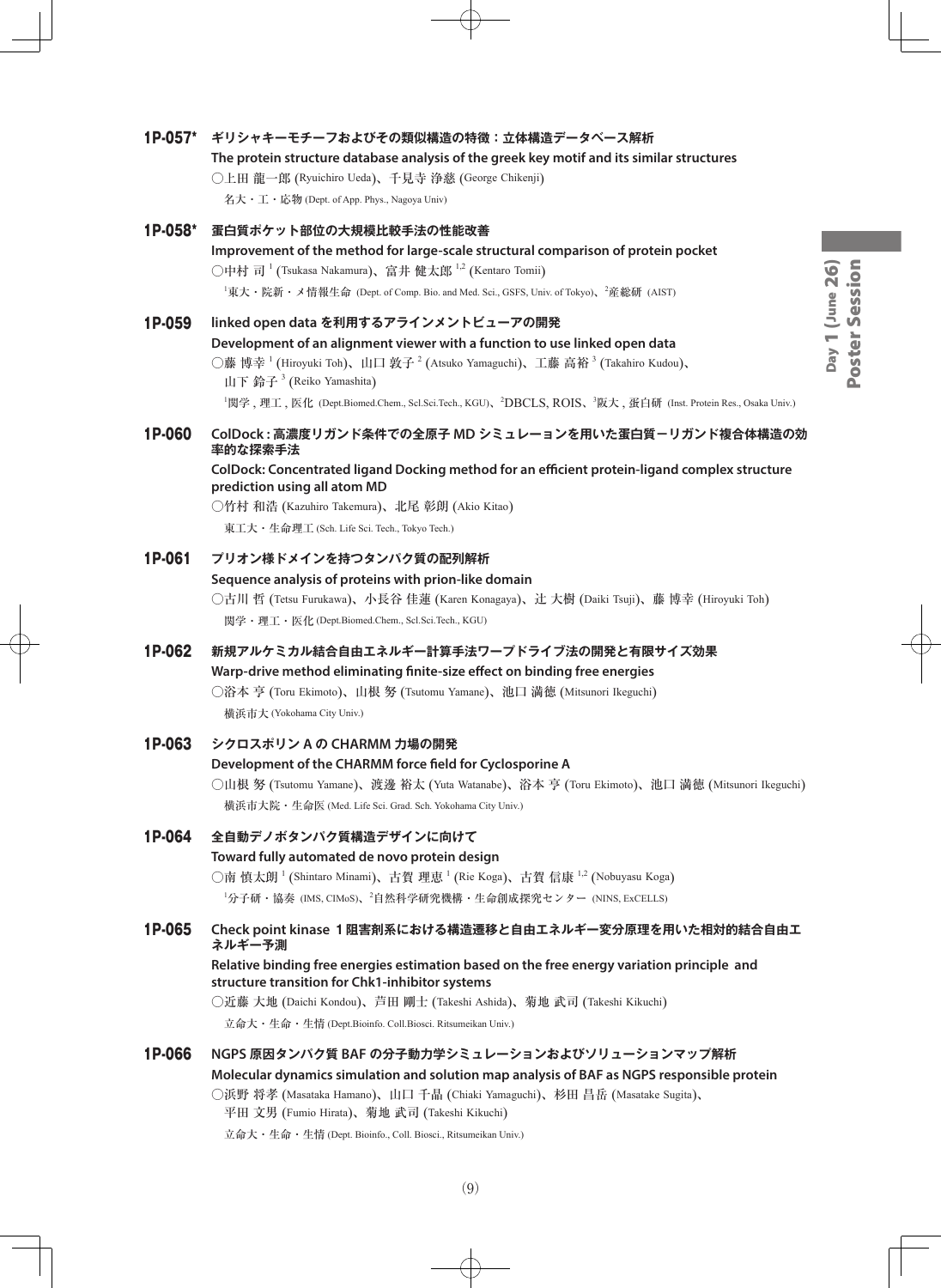# 1P-067 **自由エネルギー変分原理を用いた CDK2 タンパク - リガンド系の相対的結合自由エネルギーの予測と結合 様式**

#### **Prediction of relative binding free energy for CDK2-Ligand system based on free energy variational principle. Binding mode analysis**

河野 隆之 (Takayuki Kawano)、芦田 剛士 (Takeshi Ashida)、○菊地 武司 (Takeshi Kikuchi) 立命大 . 生命 . 生情 (Dept. Bioinfo., Coll. Biosci., Ritsumeikan Univ.)

# **機能解析・細胞・イメージング / Protein/cellular functions, Imaging (1P-068 ~ 1P-080)**

## 1P-068\* **ヘモグロビン・アロステリック 1 分子転移計測**

#### **Single Molecular Measurements on the Allosteric Transitions of Hemoglobin**

○岡村 優  $^1$  (Yuu Okamura)、倉持 昌弘  $^{1,2}$  (Masahiro Kuramochi)、開 俊樹  $^3$  (Toshiki Hiraki)、 柴山 修哉 3 (Naoya Shibayama)、関口 博史 <sup>4</sup> (Hiroshi Sekiguchi)、佐々木 裕次 <sup>1,2,4</sup> (Yuji Sasaki)  ${}^{1}\nexists \mathbf{R} \times \mathbf{R}$   $\mathbf{W}$   $\mathbf{W}$   $\mathbf{W}$  (Dept. of Adv. Material Sci. Grad. Sch. of FS., Univ of Tokyo) <sup>2</sup>産総研・東大・OIL (AIST-UTokyo OPELANDO-OIL)、<sup>3</sup>自治医大 ( Jichi Med. Univ)、<sup>4</sup>SPring-8/JASRI

1P-069\* **細菌によって分解された抗体と免疫活性化受容体 LILRA2 との特異的相互作用機構の解明 The molecular basis of an immune receptor and bacterially degraded antibodies**

> ○山崎 莉佳 <sup>1</sup> (Rika Yamazaki)、古川 敦 <sup>1</sup> (Atsushi Furukawa)、平安 恒幸 <sup>2</sup> (Koyuki Hirayasu)、 荒瀬 尚<sup>2</sup> (Hisashi Arase)、前仲 勝実<sup>1</sup> (Katsumi Maenaka)  $^1$ 北大・院・薬 (Grad. Sch. of Pharm., Hokkaido Univ.)、 $^2$ 阪大・微研 (RIMD)

#### 1P-070\* **ヒトの自然免疫系を阻害する麻疹ウイルス V 蛋白質の機能解析**

#### **Functional analysis of human innate immunity signaling inhibitor: Measles virus V protein**

○永野 悠馬 <sup>1</sup> (Yuma Nagano)、若原 拓也 <sup>1</sup> (Takuya Wakahara)、秦 玉瑩 <sup>1</sup> (Tamae Shin)、柳 雄介 <sup>2</sup> (Yusuke Yanagi)、 前仲 勝実  $^1$  (Katsumi Maenaka)、尾瀬 農之  $^{1,3}$  (Toyoyuki Ose)

 $^1$ 北大・薬 (Pharm., Hokkaido Univ.)、 $^2$ 九大・医 (Med., Kyushu Univ.)、 $^3$ 北大・先端生命 (Fac. of Adv. Life Sci., Hokkaido Univ.)

#### 1P-071\* **電位駆動型モータープレスチン以外の SLC26 イオン輸送体にも電位感受能は存在する**

**(3WCp-05) Prestin, a membrane-based voltage-driven motor, is not the sole member of the SLC26 family that can sense voltage**

○桑原 誠 <sup>1</sup> (Makoto Kuwabara)、和佐野 浩一郎 <sup>2</sup> (Koichiro Wasano)、高橋 里枝 <sup>2</sup> (Satoe Takahashi)、 Justin Bodner<sup>3</sup>、小森 智貴 <sup>1</sup> (Tomotaka Komori)、上村 想太郎 <sup>1</sup> (Sotaro Uemura)、Jing Zheng<sup>2</sup>、 島知弘<sup>1</sup> (Tomohiro Shima)、本間和明<sup>2</sup> (Kazuaki Homma)

 $^{\rm I}$ 東大・院理・生物科学 (Dep. of Biol. Sci., Grad Sch. of Sci., The Univ. of Tokyo)、  $^2$ ノースウェスタン大・医 (Feinberg Sch. of Med., Northwestern Univ.)、 $^3$ デポール大 (DePaul Univ.)

# 1P-072\* **多糖類資化細菌 NT5 株由来ペクチン酸リアーゼ Pel54-NT の酵素学的諸性質 Enzymatic properties of pectate lyase, Pel54-NT, from polysaccharide degrading/assimilating bacterium, strain NT5**

○川瀬 貴典 <sup>1</sup> (Takanori Kawase)、上野山 彩 <sup>1</sup> (Aya Uenoyama)、中野 繭 <sup>2</sup> (Mayu Nakano)、 森脇 洋  $^1$  (Hiroshi Moriwaki)、野村 隆臣  $^1$  (Takaomi Noumura)

 $^1$ 信州大・繊維・応用生物 (Dept. Appl. Biol., Fac. Tex. Sci. Tech., Shinshu Univ.)、  $^2$ 信州大・理学・生物 (Dept. Biol., Fac. Sci., Shinshu Univ.)

#### 1P-073\* **好熱性真菌Chaetomium thermophilum由来 PFD の機能構造解析 Structural and functional characterization of Prefoldin from Chaetomium thermophilum**

○菅野 愛吏紗 <sup>1</sup> (Arisa Kanno)、森田 健斗 <sup>1</sup> (Kento Morita)、山本 陽平 <sup>1</sup> (Yohei Yamamoto)、 野井 健太郎  $^{2}$  (Kentaro Noi)、小椋 光  $^{3}$  (Teru Ogura)、野口 恵一  $^{4}$  (Keiichi Noguchi)、 養王田 正文<sup>1</sup> (Masafumi Yohda)

 $^{1}$ 農工大・院工・生命工 (Dept. of Biotech., Tokyo Univ. of Agric. and Technol.)、  $^2$ 阪大・基礎工・機能創成 (Grad. Sch. of Eng. Sci., Osaka Univ)、  ${}^{3}$ 熊本大・発生医学研究所 (Institute of Molecular Embryology and Genetics, Kumamoto Univ.)、 4 農工大・機器分析施設 (Instrument analysis. Tokyo Univ. of Agric. and Technol.)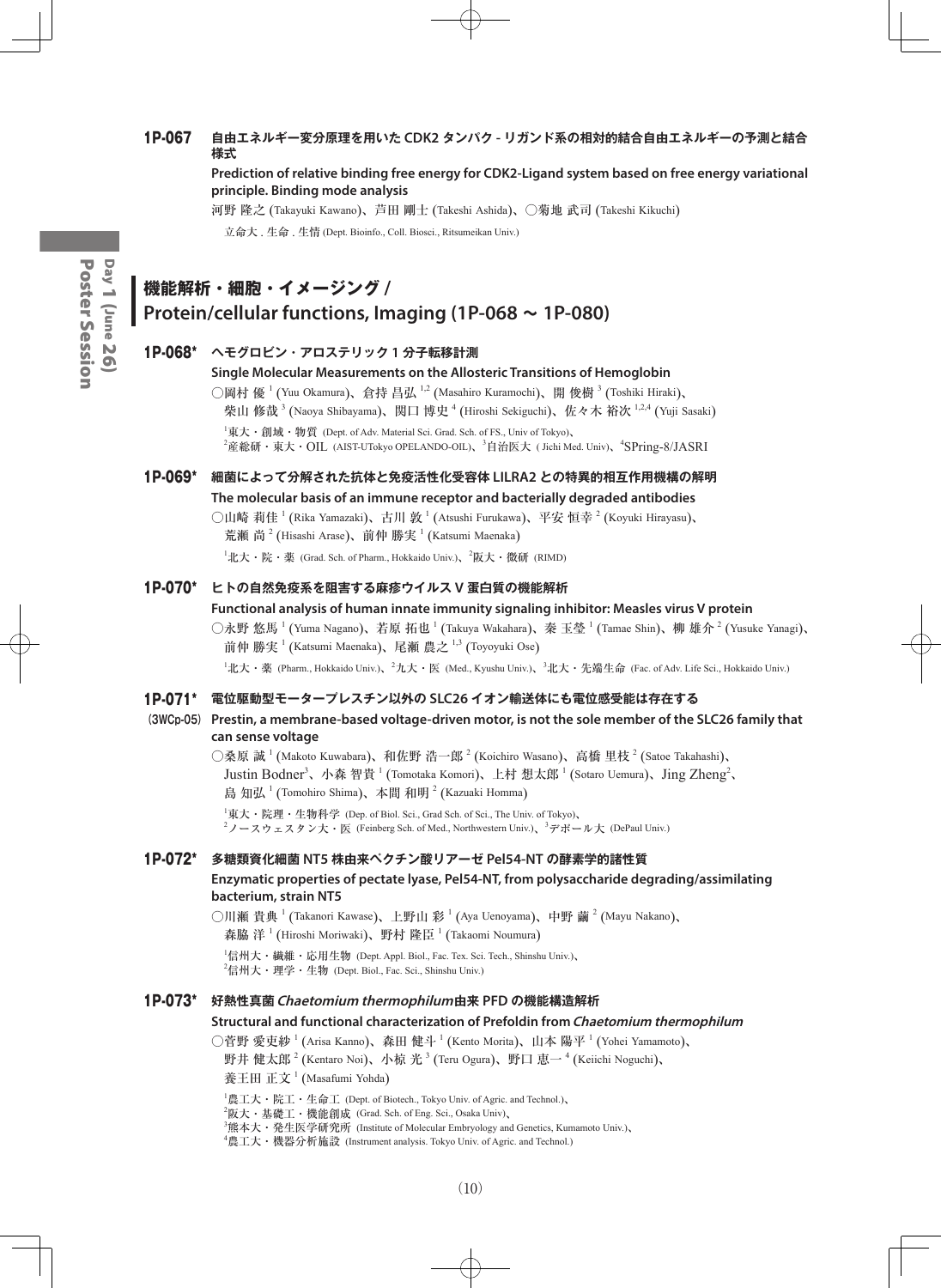## 1P-074\* **SPR を活用した鉄獲得機構を標的とした化膿連鎖球菌に対する新規抗菌剤の探索 SPR screening and analysis of novel inhibitors targeting iron-acquiring pathway against**

# **Streptococcus Pyogenes**

○妹尾 暁暢 <sup>1</sup> (Akinobu Senoo)、長門石 曉 <sup>1,2,3</sup> (Satoru Nagatoishi)、中木戸 誠 <sup>1</sup> (Makoto Nakakido)、 星野 将人  $^2$  (Masato Hoshino)、福田 哲也  $^4$  (Tetsuya Fukuda)、小尾 奈緒子  $^5$  (Naoko Obi)、 中山 登 <sup>4</sup> (Noboru Nakayama)、板東 泰彦 <sup>4</sup> (Yasuhiko Bando)、石崎 仁將 <sup>6</sup> (Yoshimasa Ishizaki)、 澤 竜一 <sup>6</sup> (Ryuichi Sawa)、五十嵐 雅之 <sup>6</sup> (Masayuki Igarashi)、津本 浩平 <sup>1,2,3</sup> (Kouhei Tsumoto)

 ${}^{1}\nexists \mathbf{R} \mathbf{R} \cdot \mathbf{I} \cdot \mathbf{R}$  (Dept. of Chem. Biotech., Sch. of Eng., Univ. of Tokyo)、

 $^2$ 東大院・工・バイオエンジ (Dept. of Bioeng., Sch. of Eng., Univ. of Tokyo)、 $^3$ 東大・医科研 (Inst. of Med. Sci., Univ. of Tokyo)、 <sup>4</sup>バイオシス・テクノロジーズ (Biosys Technologies, Inc)、<sup>5</sup>日本写真印刷 (Nissha Printing Co., Ltd.)、 6 微生物化学研究所 (Inst. of Microbial Chem.)

# 1P-075\* **細胞強制発現系において B3GnT2 が示す糖蛋白質へのポリラクトサミン付加挙動の評価 Effect of overexpression of B3GnT2 on polylactosamine modification of various glycoproteins**

○矢野 杜椎<sup>1</sup> (Morishii Yano)、的場 京子<sup>2</sup> (Kyoko Matoba)、Joachim Wittbrodt<sup>3</sup>、Gary Davidson<sup>4</sup>、 高木 淳一<sup>1,2</sup> (Junichi Takagi)

<sup>1</sup>阪大・院・理 (Grad. Sch. of Sci., Osaka Univ.)、<sup>2</sup>阪大・蛋白研 (Osaka Univ. IPR.)、<sup>3</sup>Heidelberg Univ.、 4 Karlsruhe Inst. of Technology

#### 1P-076\* **Development of the Sub-millisecond Resolved Single-molecule Fluorescence Microscopy for the Functional Analysis of DNA-binding Proteins**

○ Dwiky R. G. Subekti<sup>1,2</sup>、Agato Murata<sup>1,2</sup>、Yuji Itoh<sup>1,2</sup>、Reid C. Johnson<sup>3</sup>、Satoshi Takahashi<sup>1</sup>、 Kiyoto Kamagata<sup>1</sup>

<sup>1</sup>IMRAM, Tohoku Univ.、<sup>2</sup>Dept. of Chem., Grad Sch. of Sci., Tohoku Univ.、<sup>3</sup>UC Los Angeles

#### 1P-077\* **酸素センサータンパク質 FixL における分子内シグナル伝達機構の解析**

#### **Investigation of the intra-molecular signal transduction mechanism in the oxygen sensor protein FixL**

○鎌屋 美咲 <sup>1</sup> (Misaki Kamaya)、杉本 宏 <sup>1,2</sup> (Hiroshi Sugimoto)、城 宜嗣 <sup>1</sup> (Yoshitsugu Shiro)、 澤井 仁美 <sup>1,2</sup> (Hitomi Sawai)

1 兵庫県大・院・生命理 (Grad. Sch. of Life Sci, Univ. of Hyogo)、<sup>2</sup> 理研・播磨 (RIKEN SPring-8)

#### 1P-078\* **異なる脂質環境におけるセロトニン受容体の物理化学機能解析**

#### **Physicochemical evaluation of serotonin receptor in various lipid environments**

○吉田 浩平 <sup>1</sup> (Kouhei Yoshida)、長門石 曉 <sup>1,2,3</sup> (Satoru Nagatoishi)、津本 浩平 <sup>1,2,3</sup> (Kouhei Tsumoto)

 $^1$ 東大院・工・バイオエンジ (Dept. of Bioeng., Sch. of Eng., Univ. of Tokyo)、 $^2$ 東大・医科研 (Inst. of Med. Sci., Univ. of Tokyo)、  ${}^{3}\nexists \mathbf{R} \times \mathbf{E} \cdot \mathbf{I} \cdot \mathbf{R}$  (Dept. of Chem. Biotech., Sch. of Eng., Univ. of Tokyo)

## 1P-079 **不凍タンパク質は凍結・低温環境下における線虫 C.エレガンスの生存率を上昇させる**

#### **Antifreeze protein incerase the survival rate of C. elegans in freeze environments and low temperatures**

○倉持 昌弘 <sup>1,2,3</sup> (Masahiro Kuramochi)、高梨 千晶 <sup>1,2</sup> (Chiaki Takanashi)、戸井 基道 <sup>3</sup> (Motomichi Doi)、 関口 博史 <sup>4</sup> (Hiroshi Sekiguchi)、津田 栄 <sup>5</sup> (Sakae Tsuda)、佐々木 裕次 <sup>1,2,4</sup> (C Yuji Sasaki)

1 東京大・新領域・物質系 (Dept. of Adv. Mat. Sci., Grad. Sch. of Fron. Sci., Univ. of Tokyo)、  $^2$ 産総研・東大 OIL (AIST-UTOKYO OPERANDO-OIL)、 $^3$ 産総研・バイオメディカル (Biom. R.I., AIST)、 4 高輝度光科学研究センター (JASRI)、<sup>5</sup> 産総研・生物プロセス (Biop. R.I., AIST)

#### 1P-080 **走査電子誘電率顕微鏡を用いた溶液中における抗体医薬品のフラクタル凝集観察**

#### **Observation of therapeutic monoclonal antibody in solution using Scanning Electron-Assisted Dielectric Microscopy**

○千賀 由佳子 <sup>1</sup> (Yukako Senga)、今村 比呂志 <sup>1,2</sup> (Hiroshi Imamura)、小椋 俊彦 <sup>1</sup> (Toshihiko Ogura)、 本田 真也  $^1$  (Shinya Honda)

 $^1$ 産総研・バイオメディカル (Biomed. Res. Inst., AIST.)、 $^2$ 立命館・生命科学 (Coll. Life Sci., Ritsumeikan Univ.)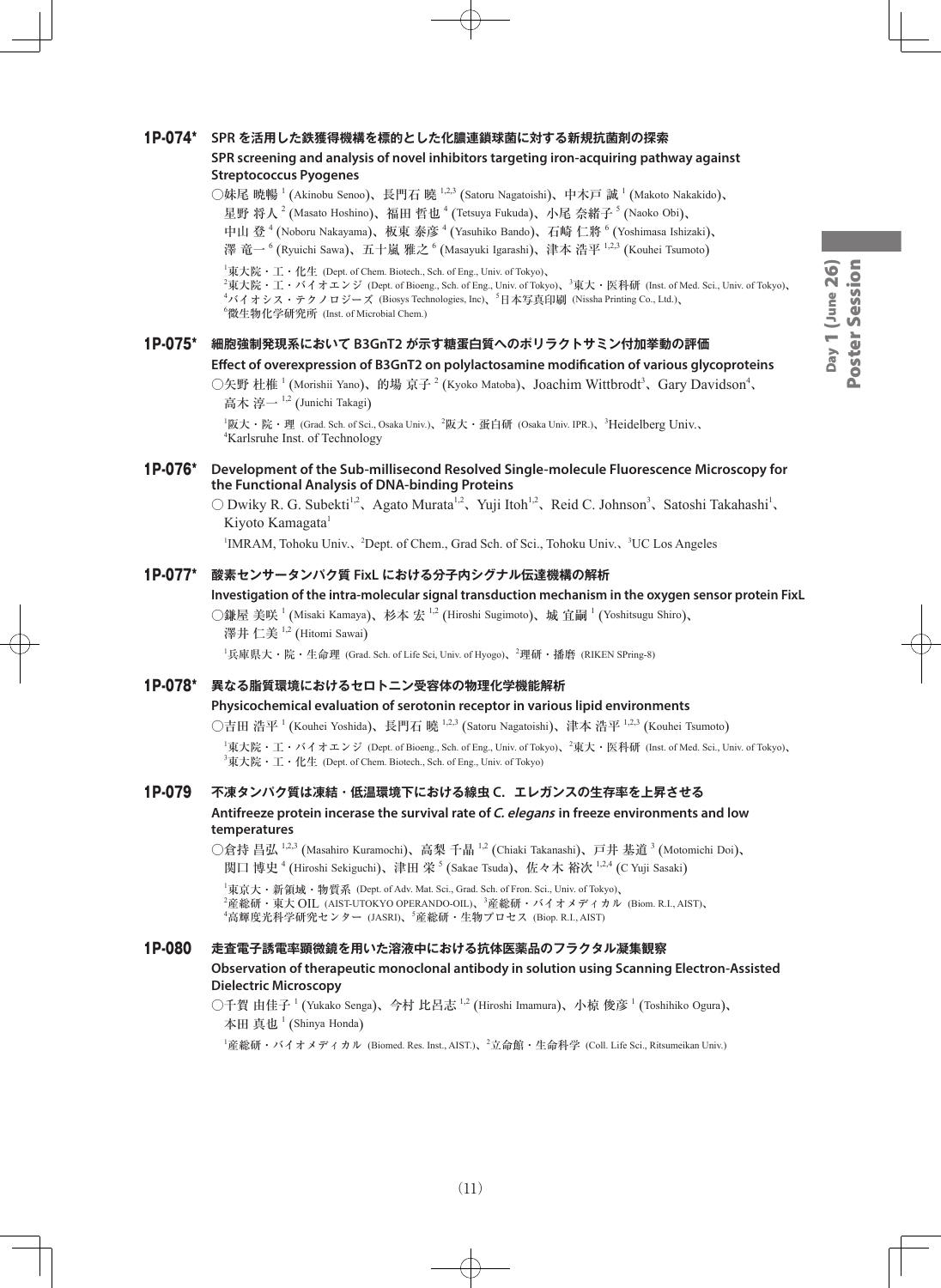# **物性・フォールディング / Biophysics, Protein Folding (1P-081 ~ 1P-112)**

#### 1P-081\* **プリオンタンパク質の予防基盤技術の開発に向けた Prion(180-193)のアミロイド形成の防止ペプチド の設計とその評価**

#### **A Novel Peptide for Inhibiting Amyloidogenesis of the Amyloid-Forming Region in Prion Proteins**

○柴立 郁美  $^1$  (Ikumi Shibatate)、静間 隆文  $^1$  (Takahumi Shizuma)、木下 岬  $^2$  (Misaki Kinoshita)、 李 映昊  $^2$  (Young-Ho Lee)、森井 尚之  $^3$  (Hisayuki Morii)、橋本 慎二  $^1$  (Shinji Hashimoto)、 佐伯 政俊  $^1$  (Masatoshi Saiki)

 ${}^{1}\text{1}\Pi$  東理大院・工 (Faculty of Engineering, Tokyo University of Science, Yamaguchi)、

 $^{2}$ 阪大蛋白研 (Institute for Protein Research, Osaka University)、

 $^3$ 東京医科歯科大 (College of Liberal Arts and Sciences, Tokyo Medical and Dental University)

#### 1P-082\* **糖溶液におけるタンパク質水和シェルの構造学的研究**

#### **Structural Study of the Hydration shell of Proteins in Sugar Solution**

○味戸 聡志  $^1$  (Satoshi Ajito)、平井 光博  $^1$  (Mitsuhiro Hirai)、清水 伸隆  $^3$  (Nobutaka Shimizu)、 五十嵐 教之  $^3$  (Noriyuki Igarashi)、太田 昇  $^5$  (Noboru Ohta)、岩瀬 裕希  $^4$  (Hiroki Iwase)、

高田 慎一<sup>2</sup> (Shin-ichi Takata)

<sup>1</sup>群大・院理工・物質生命 (Mater. Biosci., Grad Sch. of Sci. Technol., Gunma Univ.)、<sup>2</sup>J-PARC、<sup>3</sup>物構研・KEK (IMSS, KEK)、 4 CROSS、<sup>5</sup> JASRI

#### 1P-083\* **SAXS 及び ITC によるホモ二量体形成蛋白質 LI-cadherin の物性解析**

#### **Physical property analyses of homo-dimerization protein LI-cadherin using SAXS and ITC**

○由井 杏奈  $^1$  (Anna Yui)、菊池 智佳  $^2$  (Chika Kikuchi)、郷田 秀一郎  $^3$  (Shuichiro Goda)、

工藤 翔太  $^2$  (Shota Kudo)、秋葉 宏樹 ' (Hiroki Akiba)、中木戸 誠 ' (Makoto Nakakido)、

長門石 曉 <sup>1,2,4</sup> (Satoru Nagatoishi)、新井 修 <sup>5</sup> (Osamu Arai)、岩成 宏子 <sup>5</sup> (Hiroko Iwanari)、

浜窪 隆雄 <sup>5</sup> (Takao Hamakubo)、津本 浩平 <sup>1,2,4</sup> (Kouhei Tsumoto)

 $^{\rm 1}$ 東大院・工・バイオエンジ (Dept. of Bioeng., Sch. of Eng., Univ. of Tokyo)、  $^2$ 東大院・工・化生 (Dept. of Chem. Biotech., Sch. of Eng., Univ. of Tokyo)、 $^3$ 長崎大院・工 (Grad. Sch. of Eng., Nagasaki Univ.)、 <sup>4</sup>東大・医科研 (Inst. of Med. Sci., Univ. of Tokyo)、<sup>5</sup>東大・先端研 (RCAST, Univ. of Tokyo)

#### 1P-084\* **4 型デングウイルス由来エンベロープ第 3 ドメインの封入体の巻き戻しから生じる構造の異なる二種類の コンホマーに関する考察**

#### **Occurrence of two distinct conformers of Dengue 4 envelope protein domain 3 trapped during the refolding process from inclusion body**

 $\bigcirc$ 早乙女 友規  $^1$  (Tomonori Saotome)、山崎 俊夫  $^2$  (Toshio Yamazaki)、黒田 裕  $^1$  (Yutaka Kuroda)

 $^1$ 東京農工大・工 (Dept. of Biotech. and Life Sci., Tokyo Univ. of Agri. and Tech.)、  $^{2}$ 理研・ライフサイエンス (Center for Life Sci. Tec., RIKEN)

# 1P-085\* **アミロイドβ凝集に対する OH-PCB の影響**

#### **Effect of OH-PCB on amyloid-beta aggregation**

○福永 隼大  $^1$  (Junta Fukunaga)、国末 達也  $^{1,2}$  (Tatsuya Kunisue)、座古 保  $^1$  (Tamotsu Zako)

<sup>1</sup>愛媛大院・理工 (Grad Sch. of Science and Engineering, Ehime Univ.)、<sup>2</sup>愛媛大・沿岸環境化学セ (CMES, Ehime Univ.)

#### 1P-086\* **ポリアミン由来8員環化合物のアミロイド凝集形成への影響**

#### **Effect of eight-membered polyamine-acrolein heterocycle on aggregation of amyloidgenic proteins**

○國富 理紗子  $^1$  (Risako Kunitomi)、福永 隼大  $^1$  (Junta Fukunaga)、

プラディプタ アンバラ・ラクマット  $^2$  (Ambara Rachmat Pradipta)、田中 克典  $^2$  (Katsunori Tanaka)、 座古 保  $^1$  (Tamotsu Zako)

<sup>1</sup>愛媛大院・理工 (Grad Sch. of Science and Engineering, Ehime Univ.)、<sup>2</sup>理研 (RIKEN)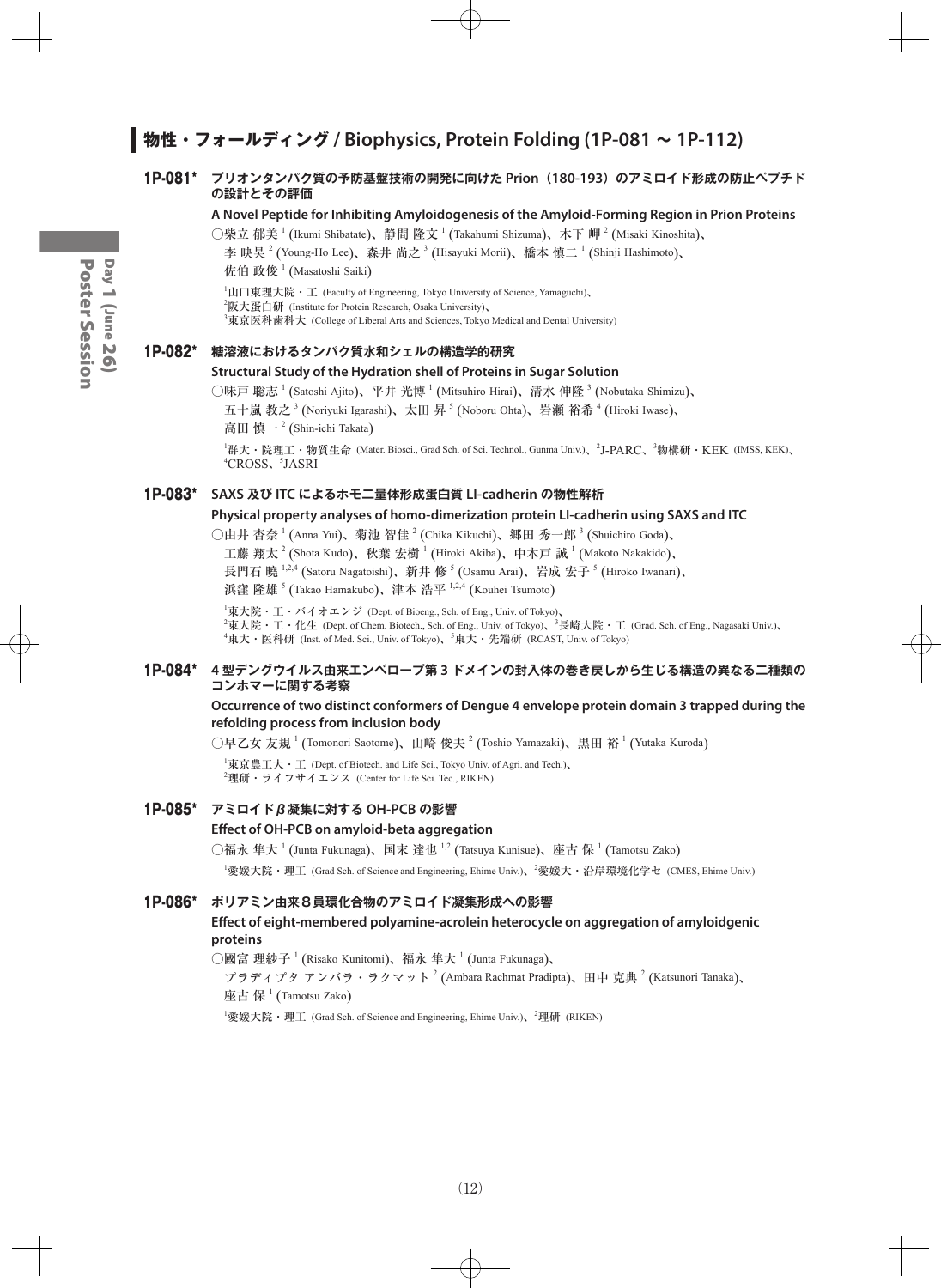#### 1P-087\* **前駆体タンパク質のプロ領域が制御するフォールディング機構の解明**

#### **Understanding the folding mechanism guided by pro-region in precursor protein**

○小林 優真 <sup>1</sup> (Yuma Kobayashi)、奥村 正樹 <sup>2,3</sup> (Masaki Okumura)、島本 茂 <sup>4</sup> (Shigeru Shimamoto)、 稲葉 謙次 <sup>3</sup> (Kenji Inaba)、山口 宏 <sup>1</sup> (Hiroshi Yamaguchi)、日高 雄二 <sup>4</sup> (Yuuji Hidaka)

 $^1$ 関学大・理工・化学 (Sch. of Sci. and Tech., Dep. of Chem., Kwansei Gakuin Univ.)、 <sup>2</sup>東北大・高等研究機構学際研 (FRIS, Tohoku Univ.)、<sup>3</sup>東北大・多元研 (IMRAM, Tohoku Univ.)、  ${}^4$ 近大・生命・理工 (Fac. of Sci. and Eng., Dep. of Life Sci., Kindai Univ.)

#### 1P-088\* **アミロイド線維形成阻害に有用な海藻多糖の評価**

#### **Effects of marine polysaccharides on amyloid fibril formation**

○矢崎 幸拓 <sup>1</sup> (Yukihiro Yasaki)、木下 竣貴 <sup>2</sup> (Syunki Kinoshita)、柏原 直樹 <sup>3</sup> (Naoki Kashihara)、 川本 仁志 <sup>4</sup> (Hitoshi Kawamoto)、三木 康成 <sup>4</sup> (Yasunari Miki)、鈴木 宏和 <sup>2</sup> (Hirokazu Suzuki)、

大城 隆  $^{2}$  (Takashi Ohshiro)、八木 寿梓  $^{2}$  (Hisashi Yagi)

 $^{\rm 1}$ 鳥取大学院・持社創科 (Dept. of Eng., Grad. Sch. of Sus. Sci., Tottori Univ.)、

2 鳥取大院・工 (Dept. of Chem. And Biotech., Grad. Sch. Eng., Tottori Univ.)、<sup>3</sup> 鳥取大・工 (Facul. of Eng., Tottori Univ.)、

4 (株)海産物のきむらや (Marine Products KIMURAYA)

# 1P-089\* **分子シミュレーションと物理化学的解析による安定化抗体の設計**

**Rational design of thermostable antibodies by computational and physicochemical analyses**

◯河上 恵理  $^1$  (Eri Kawakami)、黒田 大祐  $^1$  (Daisuke Kuroda)、中木戸 誠  $^1$  (Makoto Nakakido)、 津本 浩平 <sup>1,2</sup> (Kouhei Tsumoto)

 $^1$ 東大院・工・バイオエンジ (Dept. of Bioeng., Sch. of Eng., Univ. of Tokyo)、 $^2$ 東大・医科研 (Inst. of Med. Sci., Univ. of Tokyo)

#### 1P-090\* **酸化的フォールディングを触媒する PDI ファミリー酵素と新生鎖間のインタープレー**

**Interplay between PDI family enzymes and nascent chains for the catalysis of their oxidative folding**  ○平山 千尋 <sup>1</sup> (Chihiro Hirayama)、奥村 正樹 <sup>1,2</sup> (Masaki Okumura)、町田 幸大 <sup>3</sup> (Kodai Machida)、

野井 健太郎  $^4$  (Kentaro Noi)、小椋 光  $^4$  (Teru Ogura)、今高 寛晃  $^3$  (Hiroaki Imataka)、稲葉 謙次  $^1$  (Kenji Inaba)  $^{\rm 1}$ 東北大・多元 (IMRAM, Tohoku Univ.)、 $^{\rm 2}$ 東北大・学際科学フロンティア研 (FRIS, Tohoku Univ.)、

3 兵庫県立大・大学院工学研究科 (Grad. Sch. of Eng., Univ. of Hyogo)、<sup>4</sup> 熊本大・発生研 (IMEG, Kumamoto Univ.)

#### 1P-091\* **新しい凝集抑制剤としてのアラントインとヒダントイン**

#### **Allantoin and hydantoin as new protein aggregation suppressors**

○西奈美 卓 <sup>1</sup> (Suguru Nishinami)、吉澤 俊介 <sup>1</sup> (Shunsuke Yoshizawa)、荒川 力 <sup>2</sup> (Tsutomu Arakawa)、 白木 賢太郎 <sup>1</sup> (Kentaro Shiraki)

<sup>1</sup>筑波大院・数理 (Inst. Appl. Phys., Univ. of Tsukuba)、<sup>2</sup>Alliance Protein Lab.

#### 1P-092\* **生体膜のない細胞内小器官を模倣した PLL/ATP 液滴の研究**

#### **PLL/ATP droplet as a model of intercellular membrane-less organelles**

○浦 朋人 (Tomoto Ura)

筑波大院・数理 (Inst. Appl. Phys., Univ. of Tsukuba)

#### 1P-093\* **タンパク質を高濃度化する液 - 液相分離したタンパク質 - ポリアミノ酸複合体ドロップレット**

**A droplet of protein-polyelectrolyte complex for the high concentration protein by liquid-liquid phase separation**

○津村 圭亮 (Keisuke Tsumura)

筑波大院・数理 (Inst. Appl. Phys., Univ. of Tsukuba)

#### 1P-094\* **天然変性タンパク質 HIV-1 Tat の構造特性と分子認識**

#### **Structural properties and molecular recognition of an intrinsically disordered HIV-1 Tat protein**

○椢原 朋子  $^1$  (Tomoko Kunihara)、林 勇樹  $^1$  (Yuuki Hayashi)、工藤 恒  $^1$  (Hisashi Kudo)、

河合 秀信  $^1$  (Hidenobu Kawai)、岡 芳樹  $^1$  (Yoshiki Oka)、新井 宗仁  $^{1,2}$  (Munehito Arai)

 $^{\rm 1}$ 東大・総合文化・生命環境 (Dept. Life Sci., Univ. Tokyo)、 $^{\rm 2}$ 東大・理・物理 (Dept. Phys., Univ. Tokyo)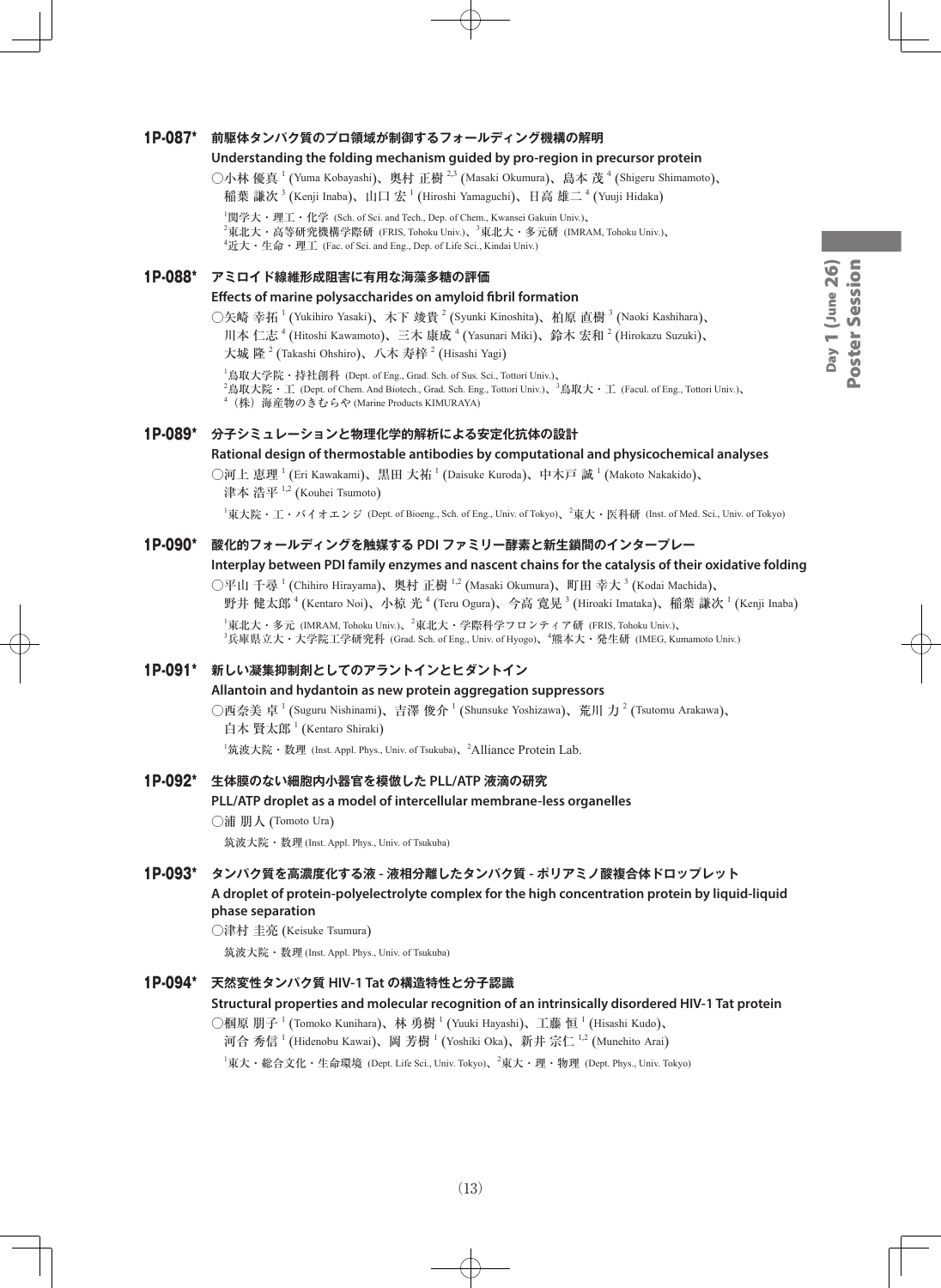# 1P-095\* **統計力学モデルの拡張によるジスルフィド結合含有タンパク質のフォールディング反応機構の解析 Folding mechanisms of disulfide-containing proteins predicted by the extended statistical mechanical model** ○大岡 紘治  $^1$  (Koji Ooka)、新井 宗仁  $^{1,2}$  (Munehito Arai)  $^{\rm 1}$ 東大・理・物理 (Dept. Phys., Univ. Tokyo)、 $^{\rm 2}$ 東大・総合文化・生命環境 (Dept. Life Sci., Univ. Tokyo) 1P-096\* **異なる緩衝剤中での抗体の安定性と構造変化 Stability and structural changes of an antibody in different buffers** ○尾山 博章 <sup>1</sup> (Hiroaki Oyama)、野田 勝紀 <sup>1,2</sup> (Masanori Noda)、内山 進 <sup>1,3</sup> (Susumu Uchiyama) 1 阪大・工・生命先端 (Dept. of biotech. Grad. Sch. Eng., Osaka Univ.)、<sup>2</sup> 株式会社ユーメディコ (U-Medico)、 3 岡崎統合バイオサイエンスセンター (OIIB) 1P-097\* **ユビキチンにおけるリン酸化が引き起こす構造変化の分子動力学シミュレーション解析 Molecular dynamics simulation for the conformational change of ubiquitin induced by phosphorylation** ○高橋 玲那  $^1$  (Reina Takahashi)、轟 拓磨  $^1$  (Takuma Todoroki)、梅澤 公二  $^{1,2}$  (Koji Umezawa)  $^1$ 信大・生命医工 (Dept. of Biomed. Eng., Shinshu Univ.)、 $^2$ 信大・バイオ研 (IBS., Shinshu Univ.) 1P-098\* **電場印加によるリゾチーム結晶化促進効果 Acceleration effects in lysozyme crystallization under applied electric fields** ○泥谷 亮太  $^1$  (Ryota Hijiya)、田中 大輔  $^1$  (Daisuke Tanaka)、尾形 慎  $^2$  (Makoto Ogata)、 若松 孝  $^2$  (Takashi Wakamatsu) <sup>1</sup>大分高専 (NIT, Oita College)、<sup>2</sup>福島高専 (NIT, Fukushima College) 1P-099\* **治療用タンパク質の劣化状態を検出できるプローブアレイの開発 Development of probe arrays capable of detecting degradation states of therapeutic proteins** ○三村 真大 <sup>1</sup> (Masahiro Mimura)、冨田 峻介 <sup>2</sup> (Shunsuke Tomita)、栗田 僚二 <sup>2</sup> (Ryoji Kurita)、 白木 賢太郎 <sup>1</sup> (Kentaro Shiraki) <sup>1</sup>筑波大院・数理 (Inst. Appl. Phys., Univ. of Tsukuba)、<sup>2</sup>産総研・バイオメディカル ( Biomed. Res. Inst., AIST.) 1P-100 **モルテングロビュールとしてのヒト・トロンボポエチン Human thrombopoietin as a molten globule** ○新井 栄揮  $^1$  (Shigeki Arai)、柴崎 千枝  $^1$  (Chie Shibazaki)、安達 基泰  $^1$  (Motoyasu Adachi)、 前田 宜丈  $^2$  (Yoshitake Maeda)、田原 知幸  $^3$  (Tomoyuki Tahara)、加藤 尚志  $^4$  (Takashi Kato)、 宮崎 洋  $^5$  (Hiroshi Miyazaki)、黒木 良太  $^6$  (Ryota Kuroki) 1 量研・量子ビーム科学研究部門 (Quantum Beam Science Research Directorate, QST)、 <sup>2</sup>ブリストル・マイヤーズ株式会社 (Bristol-Myers Squibb K.K.)、<sup>3</sup>協和発酵キリン (Kyowa Hakko Kirin Co. Ltd.)、 <sup>4</sup>早大・理工 (Waseda Univ.)、<sup>5</sup>日本医療研究開発機構 (AMED)、<sup>6</sup>原子力機構 (JAEA) 1P-101 **合理的にデザインされた二環ペプチドによる A β 42 凝集への影響と毒性阻害 A rationally designed bicyclic peptide modifies Aβ42 aggregation and inhibits its toxicity in a worm model of Alzheimer's disease** ○池之上 達哉 (Tatsuya Ikenoue)、Francesco A. Aprile、Pietro Sormanni、Michele Perni、 Michele Vendruscolo ケンブリッジ大・化 (Dept. Chem., Univ. of Cambridge) 1P-102 **電場印加によるリゾチームの低温結晶化 Lysozyme crystallization at low temperature under applied electric fields** 青木 大地  $^1$  (Daichi Aoki)、鈴木 萌花  $^1$  (Moeka Suzuki)、田中 大輔  $^2$  (Daisuke Tanaka)、尾形 慎  $^1$  (Makoto Ogata)、  $\bigcirc$ 若松 孝  $^1$  (Takashi Wakamatsu)  $^1$ 福島高専 (NIT, Fukushima Coll.)、 $^2$ 大分高専 (NIT,Oita Coll.)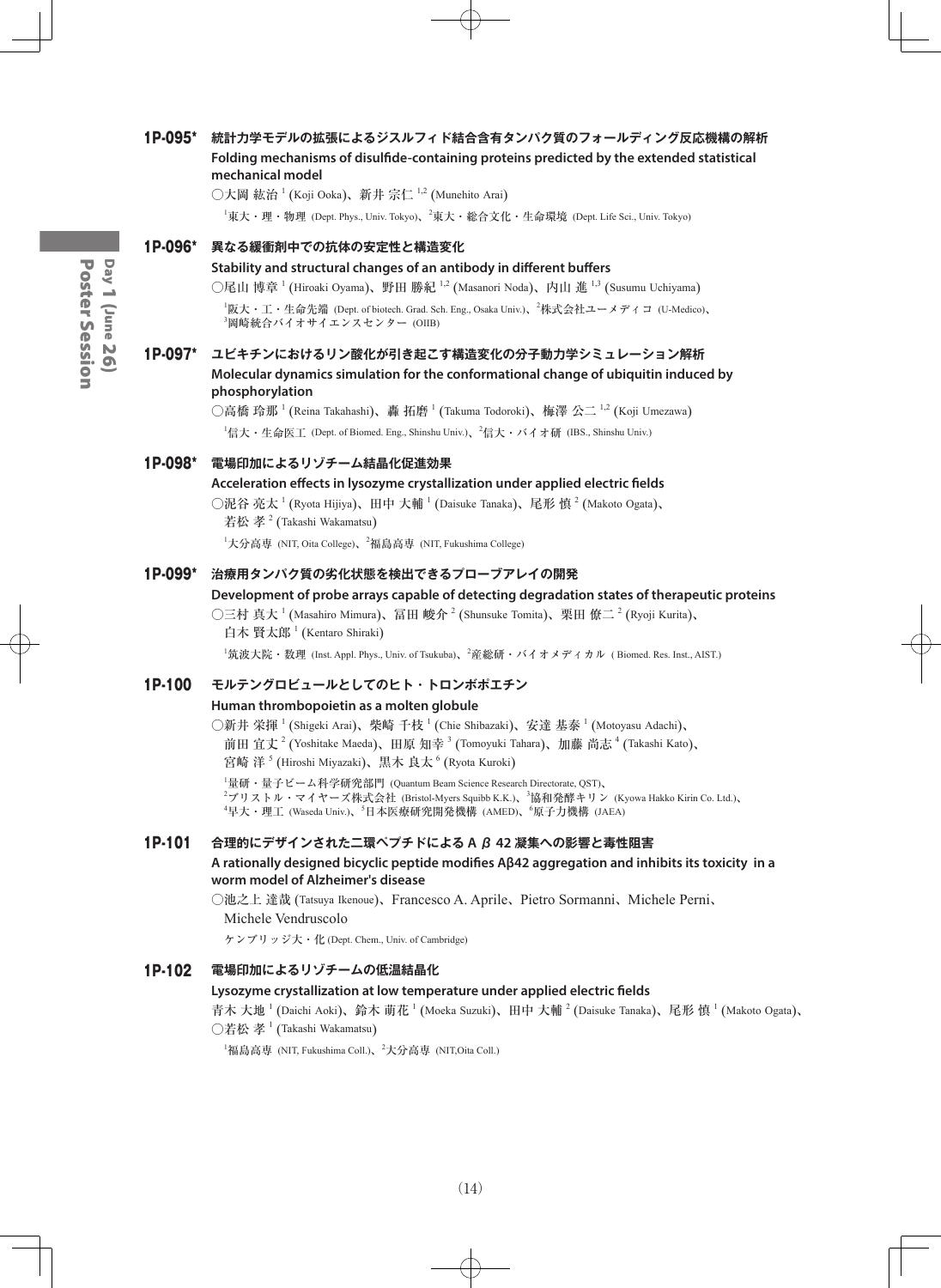# Day 1 (June 26)<br>Poster Session Day 1 (June 26) Poster Session

# 1P-103 **Alicyclobacillus属細菌由来 cytidylate kinase の遺伝子解析と耐熱性の検討**

#### **Genetic analysis and thermostabilities of cytidylate kinase from Alicyclobacillus acidocaldarius**

長谷川 愛  $^1$  (Ai Hasegawa)、岩田 晴花  $^1$  (Haruka Iwata)、野々市 元  $^1$  (Hajime Nonoichi)、荒井 誠司  $^1$  (Seiji Arai)、 駒原 大樹  $^1$  (Daiki Komahara)、藤井 美月  $^1$  (Mitsuki Fujii)、秋吉 研二  $^2$  (Kenji Akiyoshi)、  $\bigcirc$ 佐藤 高則  $^{1,2,3}$  (Takanori Satoh)

1 徳島大・総科・生化 (Biochem. Lab., Fac. of IAS, Tokushima Univ.)、  $^2$ 徳島大院・総科・生化 (Biochem. Lab., Grad. Sch. of IAS, Tokushima Univ.)、  $^3$ 徳島大・理工・生化 (Biochem. Lab., Fac. of Sci. Tech., Tokushima Univ.)

1P-104 **Anoxybacillus属細菌由来 uridine kinase の遺伝子解析と耐熱性の検討**

#### **Genetic analysis and thermostabilities of uridine kinase from Anoxybacillus flavithermus**

野々市 元  $^1$  (Hajime Nonoichi)、岩田 晴花  $^1$  (Haruka Iwata)、長谷川 愛  $^1$  (Ai Hasegawa)、荒井 誠司  $^1$  (Seiji Arai)、 駒原 大樹  $^1$  (Daiki Komahara)、○藤井 美月  $^1$  (Mitsuki Fujii)、秋吉 研二  $^2$  (Kenji Akiyoshi)、 佐藤 高則 1,2,3 (Takanori Satoh)

1 徳島大・総科・生化 (Biochem. Lab., Fac. of IAS, Tokushima Univ.)、  $^2$ 徳島大院・総科・生化 (Biochem. Lab., Grad. Sch. of IAS, Tokushima Univ.)、  $^3$ 徳島大・理工・生化 (Biochem. Lab., Fac. of Sci. Tech., Tokushima Univ.)

# 1P-105 **オボアルブミンの加熱によるアミロイド様線維形成に及ぼすデキストラン硫酸の影響**

**Effect of dextran sulfate on amyloid-like fibril formation of heated-ovalbumin**

○石丸 隆行 (Takayuki Ishimaru)、松冨 直利 (Naotoshi Matsudomi)

宇部フロ短大・食物栄養 (Dept. of Food and Nutr., Ube Fro. Coll.)

1P-106 **ショウジョウバエ Argonaute2 の N 末端はアミロイド繊維形成能を持つ**

#### **N-terminal residues of Drosophila Argonaute2 possess the ability to form amyloid fibrils**

○成田 晴香 (Haruka Narita)、桑原 誠 (Makoto Kuwabara)、小森 智貴 (Tomotaka Komori)、 村上 僚 (Ryo Murakami)、島 知弘 (Tomohiro Shima)、塩見 美喜子 (Mikiko C. Siomi)、 上村 想太郎 (Sotaro Uemura)

東大・理・生科 (Grad. Sch. of Sci., Univ. of Tokyo)

#### 1P-107 **The amino acid sequences analysis of titin domains by the inter-residue average distance statistics based methods**

○ Panyavut Aumpuchin、菊地 武司 (Takeshi Kikuchi) Dept. Bioinfo., Coll Biosci., Ritsumeikan Univ.

1P-108 **不規則構造をもつβ -Trefoil タンパクのフォールディングコアの予測**

#### **Prediction of folding nuclei of beta-Trefoil proteins with irregular structures**

○木村 理紗子 (Risako Kimura)、桐岡 拓也 (Takuya Kirioka)、菊地 武司 (Takeshi Kikuchi) 立命大・生命科学・生情 (Dept. of Bioinf., Col. of lifesci., Ritsumeikan Univ)

#### 1P-109 **タンパク質進化の方向を決定づける安定性**

#### **The stability destines the direction of protein evolution**

太田 夏子 (Natsuko Ota)、倉橋 亮 (Ryo Kurahashi)、佐野 智 (Satoshi Sano)、○高野 和文 (Kazufumi Takano) 京府大・生環 (Kyoto Pref. Univ.)

1P-110 **暗視野顕微鏡による金ナノ粒子凝集観察を用いたアミリンのアミロイド凝集体の高感度検出**

**Sensitive detection of amylin amyloid aggregates by observation of antibody-modified gold nanoparticles with dark field microscopy**

中西 文香 <sup>1</sup> (Ayaka Nakanishi)、矢野 湧暉 <sup>1</sup> (Yuki Yano)、増本 純也 <sup>2</sup> (Junya Masumoto)、  $\bigcirc$ 座古 保 $^1$  (Tamotsu Zako)

1 愛媛大院・理工 (Dept Chem. Biol, Grad, Sch. Sci. & Eng., Ehime Univ.)、  $^2$ 愛媛大・プロテオサイエンスセンター・病理 (PROS, Ehime Univ.)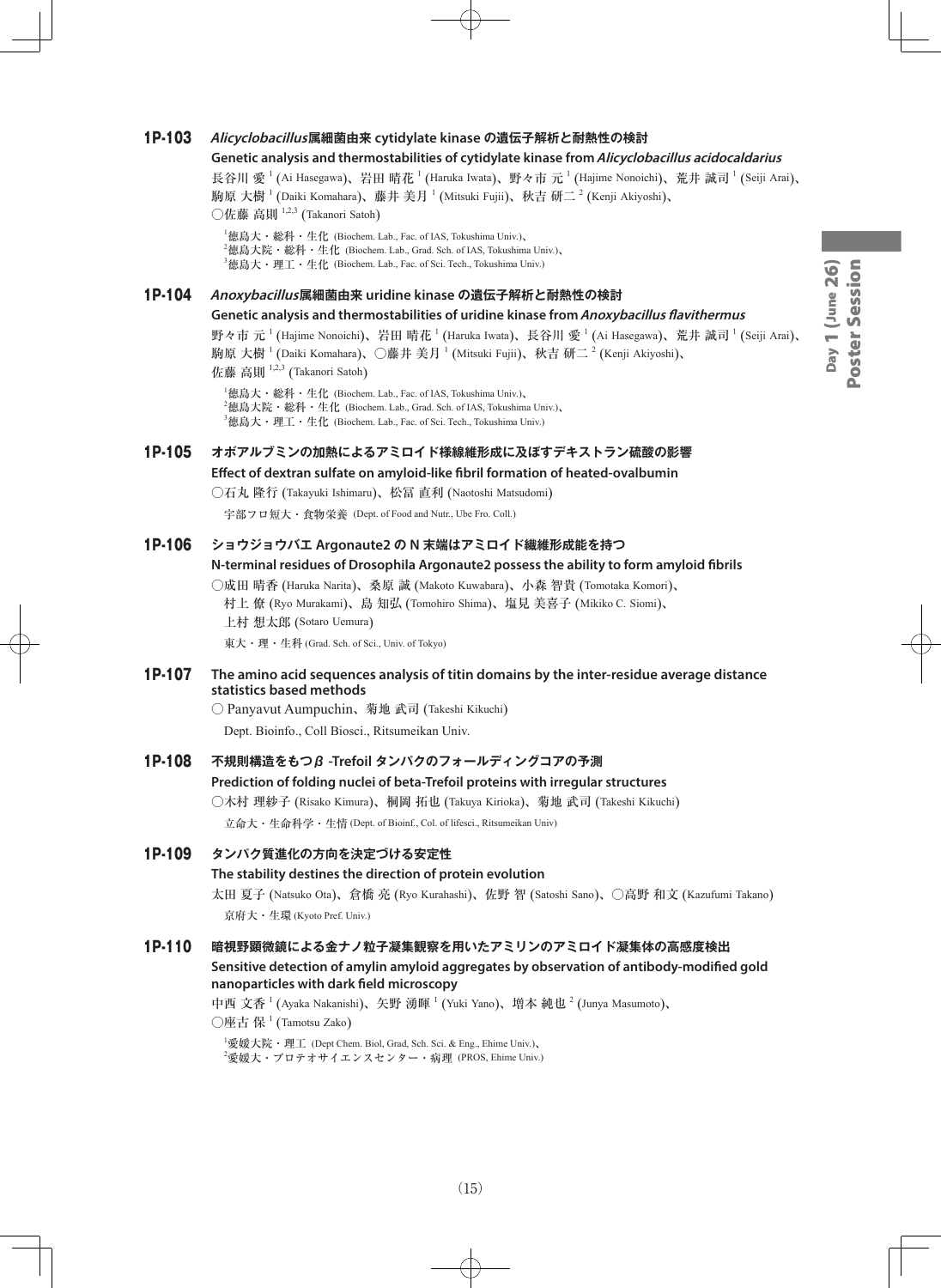### 1P-111 **P5 による基質認識の分子構造基盤**

○奥村 正樹  $^{1,2}$  (Masaki Okumura)、金村 進吾  $^{1}$  (Shingo Kanemura)、松崎 元紀  $^{1}$  (Motonori Matsusaki)、 荒井 堅太<sup>3</sup> (Kenta Arai)、秋山 修志 <sup>4</sup> (Shuji Akiyama)、稲葉 謙次 <sup>2,5</sup> (Kenji Inaba)

 $^1$ 東北大・学際研 (FRIS, Tohoku Univ.)、 $^2$ 東北大・多元研 (IMRAM, Tohoku Univ.)、 <sup>3</sup>東海大・理・化学 (Dept. of Chem., Sch. of Sci., Tokai Univ.)、<sup>4</sup>分子研 (IMS)、<sup>5</sup>CREST, JST

# 1P-112 **エルボー領域へのジスルフィド結合導入による抗体分子の熱安定性向上技術**

**Improving the thermostability of an antibody by introducing a SS-bond into Fab elbow region** ○中田 智史 (Tomofumi Nakada)、安保 紘高 (Hirotaka Abo)、井出 信幸 (Nobuyuki Ide)

シスメックス株式会社・技術開発本部 (Technology Development, Sysmex Corporation)

# **プロテオーム・蛋白質工学 / Proteomics / Protein Engineering (1P-113 ~ 1P-133)**

# 1P-113\* **大腸菌における抗体断片の発現量向上を目的とした抗体データベースによる小規模繰り返しライブラリー デザインの提案**

#### **Small-scale iterative library design from antibody data base for promoting the expression of antibody fragment in E. coli**

○服部 修平 (Shuhei Hattori)、本田 亜由美 (Ayumi Honda)、中澤 光 (Hikaru Nakazawa)、 二井手 哲平 (Teppei Niide)、梅津 光央 (Mitsuo Umetsu)

東北大・院工・バイオ工 (Dept. of Biomol. Eng., Grad. Sch. Eng., Tohoku Univ.)

#### 1P-114\* **シトクロム P450 と過酸化水素を用いた脂肪酸一炭素減炭反応機構の解析**

# **Analyzing the Degradation Mechanism of Fatty Acid to Produce the Next Shorter Fatty Acid Using Hydrogen Peroxide and Cytochrome P450**

○小野田 浩宜 <sup>1</sup> (Hiroki Onoda)、荘司 長三 <sup>1,2</sup> (Osami Shoji)、杉本 宏 <sup>2,3</sup> (Hiroshi Sugimoto)、 城 宜嗣 <sup>4</sup> (Yoshitsugu Shiro)、渡辺 芳人 <sup>5</sup> (Yoshihito Watanabe)

<sup>1</sup>名大・院・理 (Grad. Sch. of Sci., Nagoya Univ.)、<sup>2</sup>CREST, JST、<sup>3</sup>理研・播磨研 (RIKEN SPring-8 Center)、<br><sup>4</sup>兵庫県立大・理 (Sch. of Sci. Univ. of Hyogo)、<sup>5</sup>名大・物国研 (RCMS, Nagoya Univ.)

### 1P-115\* **主鎖環状化 G-CSF が持つ熱力学的安定性と構造安定性の解析**

#### **Thermodynamic and structural analyses of a backbone circularized G-CSF**

○渋谷 理紗  $^1$  (Risa Shibuya)、宮房 孝光  $^2$  (Takamitsu Miyafusa)、本田 真也  $^{1,2}$  (Shinya Honda)

 $^1$ 東大院・新領域・メディカル情報 (CBMS, Grad. Sci. of Fro., Univ. of Tokyo)、 $^2$ 産総研・バイオメディカル (BMRI, AIST)

# 1P-116\* **短いペプチドタグを付加したデングウイルス由来エンベロープ蛋白質ドメイン 3 における会合状態および 免疫原性の評価**

#### **Effects of short peptide tags on the oligomerization and immunogenicity of the Dengue Envelope Domain 3 (ED3) protein**

○三浦 史帆 <sup>1</sup> (Shiho Miura)、Mohammad Islam<sup>2</sup>、黒田 裕 <sup>1</sup> (Yutaka Kuroda)

1 農工大院・工・生命工 (Dept. of Biotechnology and Life Science, Tokyo Univ. of Agriculture and Technology)、 2 Faculty of Biological Science, Univ. of Chittagong

#### 1P-117\* **Enhancing Solubility of Anti-EGFR Single chain Antibody Fragment (ScFV) via Solubility Enhancing Peptides (SEP) Tags**

Kalpana Nautiyal<sup>1</sup>、 ○ Md.Golam Kibria<sup>1</sup>、Yoko Akazawa-Ogawa<sup>2</sup>、Yoshihisa Hagihara<sup>2</sup>、 Yutaka Kuroda<sup>1</sup>

1 東京農工大学 (Tokyo University of Agriculture and Technology)、 2 産業技術研究所バイオメディカル研究部門 (Biomedical Research Institute, National Institute of Advanced Industrial Science and Technology)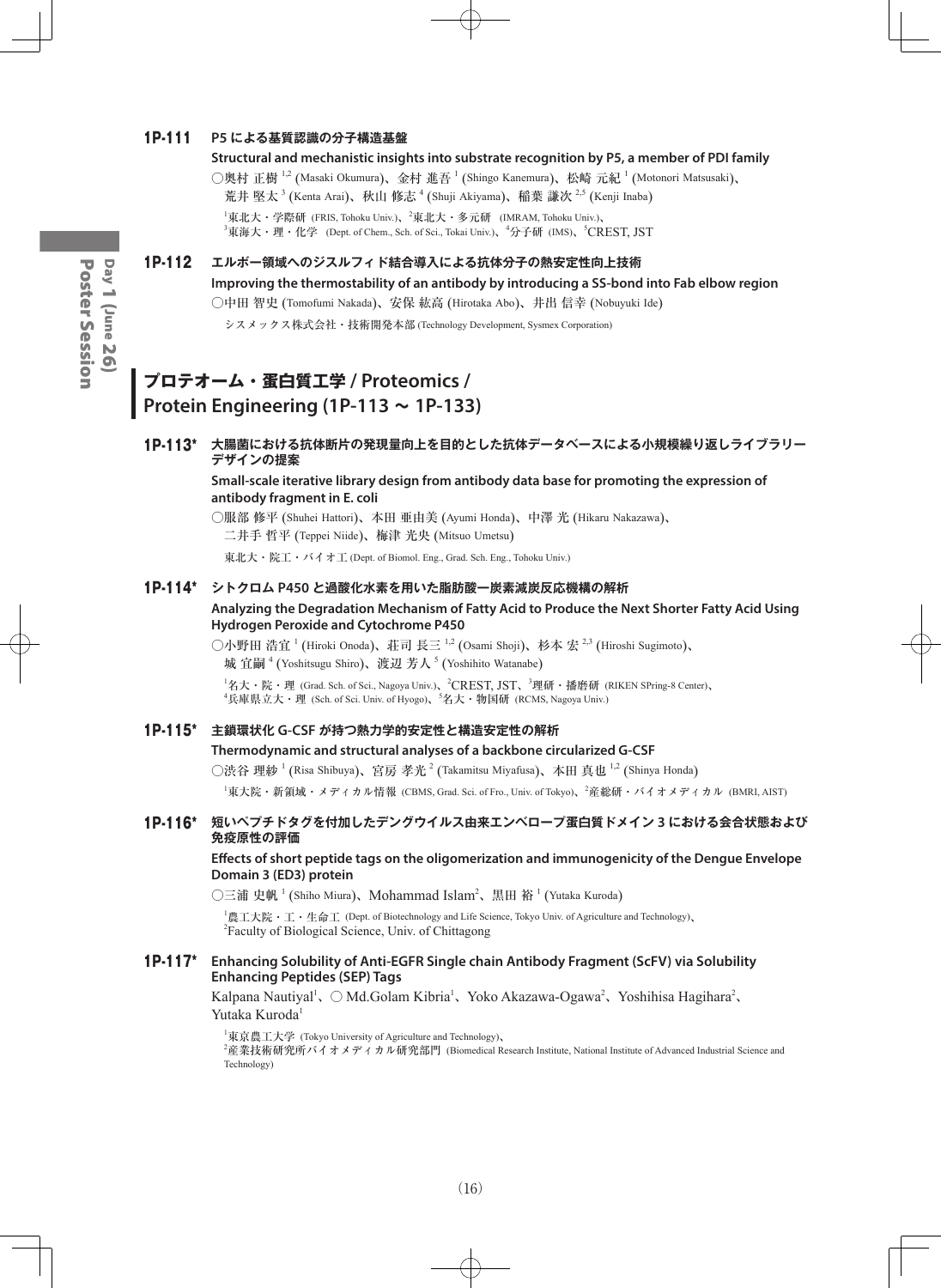# 1P-118\* **all- αタンパク質のデザイン**

#### **Design of all-α proteins**

○佐久間 航也 <sup>1</sup> (Koya Sakuma)、杉木 俊彦 <sup>4</sup> (Toshihiko Sugiki)、鈴木 花野 <sup>5</sup> (Kano Suzuki)、 小林 直也  $^2$  (Naoya Kobayashi)、小杉 貴洋  $^3$  (Takahiro Kosugi)、小林 直宏  $^4$  (Naohiro Kobayashi)、 村田 武士 <sup>5</sup> (Takeshi Murata)、古賀 理恵 <sup>2</sup> (Rie Koga)、古賀 信康 <sup>1,2</sup> (Nobuyasu Koga) <sup>'</sup>総研大・物理科学・構造分子科学 (SOKENDAI)、<sup>2</sup>自然科学研究機構・生命創成探究センター (NINS. ExCELLS.)、 3 自然科学研究機構・分子科学研究所 (NINS. IMS.)、<sup>4</sup> 阪大・蛋白研 (Institute for Protein Research, Osaka Univ.)、 5 千葉大・理学研究院 (Dept. Sci. Chiba Univ.)

1P-119\* **Expressed protein ligation 法によるモデル蛋白質への D 体アミノ酸の導入 Incorporation of d-amino acids into model proteins by expressed protein ligation** ○荒木 拓哉 (Takuya Araki)、今野 博行 (Hiroyuki Konno)、真壁 幸樹 (Koki Makabe)

山形大・院理工・バイオ化学 (Grad. Sch. Sci. Eng., Yamagata Univ.)

1P-120\* **単層βシートのみからなる CPAP G-box ドメインの安定化によるペプチド自己組織化のモデル化 Stabilization of CPAP G-box domain as a model of the β-rich peptide self-assembly** ○藤原 英樹 (Hideki Fujiwara)、真壁 幸樹 (Koki Makabe)

山形大・院理工・バイオ化学 (Grad. Sch. Sci. Eng., Yamagata Univ.)

1P-121\* **モデル蛋白質によって明らかにするアミロイドへの Thioflavin-T 結合メカニズム Binding mechanism of Thioflavin-T to the β-rich peptide self-assemblies** ○浪岡 沙英 (Sae Namioka)、真壁 幸樹 (Koki Makabe)

山形大・院理工・バイオ化学 (Grad.Sch.Sci.Eng.,Yamagata Univ.)

1P-122\* **SICLOPPS 反応による環状小型二重特異性抗体 Cyclobody の創製**

**Construction of a cyclized bispecific mini-antibody, Cyclobody, by the SICLOPPS reaction** ○逸見 早紀  $^1$  (Saki Hemmi)、真壁 幸樹  $^1$  (Koki Makabe)、梅津 光央  $^2$  (Mitsuo Umetsu)  $^{\rm 1}$ 山形大・院理工・バイオ化学 (Grad. Sch. Sci. Eng., Yamagata Univ.)、  $^{2}$ 東北大・院工・バイオ工学 (Grad. Sch. Eng., Tohoku Univ.)

1P-123\* **球状蛋白質のドメインスワッピングを実現するループのリデザイン Loop redesign for domain swapping of a globular protein** ○志賀 翔多  $^1$  (Shota Shiga)、山中 優  $^2$  (Masaru Yamanaka)、廣田 俊  $^2$  (Shun Hirota)、真壁 幸樹  $^1$  (Koki Makabe)

1 山形大・院理工・バイオ化学 (Grad. Sch. Sci. Eng., Yamagata Univ.)、<sup>2</sup> 奈良先端大・物質 (Grad. Sch. Mat. Sci., NAIST)

1P-124\* **Isolation and characterization of Fab-specific Alpaca VHH antibodies with enhanced affinity maturation by functional mutations**

> ○ラフィーク モハンマド アブドゥール (Md Abdur Rafique)、佐竹 貴莉子 (Kiriko Satake)、 岸本 聡 (Satoshi Kishimoto)、カーン モハンマド カムルール ハサン (Md Kamrul Hasan Khan)、 加藤 太一郎 (Dai-ichiro Kato)、伊東 祐二 (Yuji Ito) 鹿大・理工・情生 (Dept. of Biosci, Kagoshima Univ.)

#### 1P-125\* **少数種アミノ酸で再構成されたタンパク質が示唆する前生物的アミノ酸の役割**

**Reconstructed proteins with reduced amino acid sets suggest a role of prebiotic amino acids** ○渋江 怜 <sup>1</sup> (Rei Shibue)、笹本 峻弘 <sup>2</sup> (Takahiro Sasamoto)、山岸 明彦 <sup>2</sup> (Akihiko Yamagishi)、 赤沼 哲史  $^1$  (Satoshi Akanuma)

 $^1$ 早大・人科 (Facl. Hum. Sci., Waseda Univ.)、 $^2$ 東薬大・生命 (Dept. of Appl. Life Sci., Tokyo Univ. of Pharm. Life Sci.)

#### 1P-126\* **直交系分離インテインを用いた二重特異性抗体の構築**

#### **Construction of bispecific antibodies using orthogonal split-intein pair**

○斎藤 僚太  $^1$  (Ryota Saito)、吉田 美怜  $^1$  (Misato Yosida)、浅野 竜太郎  $^2$  (Ryutaro Asano)、 中西 猛  $^3$  (Takeshi Nakanishi)、真壁 幸樹  $^1$  (Koki Makabe)

 $^{\rm 1}$ 山形大・院理工・バイオ化学 (Grad. School Sci. Eng., Yamagata Univ.)、  $^2$ 東亰農工・院工 (Grad. School Eng., Tokyo Univ. Agri. Tech.)、 $^3$ 阪市大・院工 (Grad. School Eng., Osaka City Univ.)